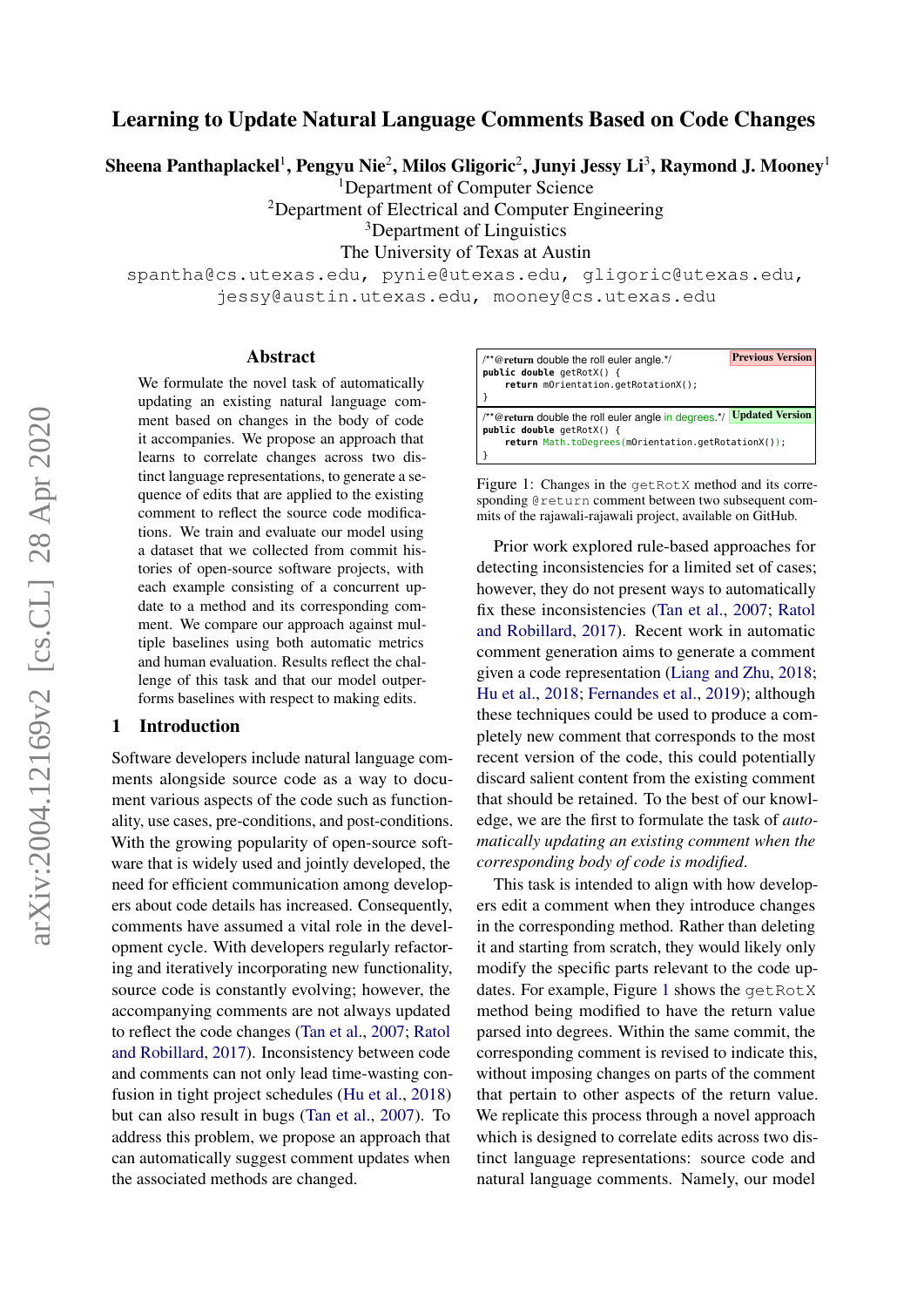is trained to generate a sequence of *edit actions*, which are to be applied to the existing comment. by conditioning on learned representations of the code edits and existing comment. We additionally incorporate linguistic and lexical features to guide the model in determining where edits should be made in the existing comment. Furthermore, we develop an output reranking scheme that aims to produce edited comments that are fluent, preserve content that should not be changed, and maintain stylistic properties of the existing comment.

We train and evaluate our system on a corpus constructed from open-source Java projects on GitHub, by mining their commit histories and extracting examples from consecutive commits in which there was a change to both the code within a method as well as the corresponding Javadoc comment, specifically, the @return Javadoc tag. These comments, which have been previously studied for learning associations between comment and code entities [\(Panthaplackel et al.,](#page-10-2) [2020\)](#page-10-2), follow a well-defined structure and describe characteristics of the output of a method. For this reason, as an initial step, we focus on @return comments in this work. Our evaluation consists of several automatic metrics that are used to evaluate language generation tasks as well as tasks that relate to editing natural language text. We also conduct human evaluation, and assess whether human judgments correlate with the automatic metrics.

The main contributions of this work include (1) the task of automatically updating an existing comment based on source code changes and (2) a novel approach for learning to relate edits between source code and natural language that outperforms multiple baselines on several automatic metrics and human evaluation. Our implementation and data are publicly available. $<sup>1</sup>$  $<sup>1</sup>$  $<sup>1</sup>$ </sup>

## 2 Task

Given a method, its corresponding comment, and an updated version of the method, the task is to update the comment so that it is consistent with the code in the new method. For the example in Figure [1,](#page-0-0) we want to generate *"*@return *double the roll euler angle in degrees."* based on the changes between the two versions of the method and the existing comment *"*@return *double the roll euler angle.*" Concretely, given  $(M_{old}, C_{old})$  and  $M_{new}$ ,

<span id="page-1-0"></span>

<span id="page-1-1"></span>

 $C'_{new}$  = double the roll euler angle in degrees

Figure 2: High-level overview of our system.

where  $M_{old}$  and  $M_{new}$  denote the old and new versions of the method, and  $C_{old}$  signifies the previous version of the comment, the task is to produce  $C_{\text{new}}$ , the updated version of the comment.

## <span id="page-1-3"></span>3 Edit Model Overview

We design a system that examines source code changes and how they relate to the existing comment in order to produce an updated comment that reflects the code modifications. Since  $C_{old}$ and C<sub>new</sub> are closely related, training a model to directly generate  $C_{\text{new}}$  risks having it learn to just copy  $C_{old}$ . To explicitly inform the model of edits, we define the target output as a *sequence of edit actions*, C<sub>edit</sub>, to indicate how the existing comment should be revised (e.g., for Cold=ABC, Cedit=<Delete>A<DeleteEnd> implies that A should be deleted to produce  $C_{\text{new}}=BC$ ). Furthermore, in order to better correlate these edits with changes in the code, we unify  $M_{old}$  and  $M_{new}$ into a single *diff* sequence that explicitly identifies code edits, Medit. We discuss in more detail how Medit and the training Cedit are constructed in [§4.](#page-2-0)

Figure [2](#page-1-1) shows a high-level overview of our system. We design an encoder-decoder architecture consisting of three components: a two-layer, bidirectional GRU [\(Cho et al.,](#page-9-3) [2014\)](#page-9-3) that encodes the code changes (Medit), another two-layer, bidirectional GRU that encodes the existing comment  $(C_{old})$ , and a GRU that is trained to decode a sequence of edit actions  $(C_{\text{edit}})^2$  $(C_{\text{edit}})^2$ . We concatenate the

<span id="page-1-2"></span> $2$ We refrain from using the self-attention model [\(Vaswani](#page-10-3) [et al.,](#page-10-3) [2017\)](#page-10-3) because prior work [\(Fernandes et al.,](#page-9-2) [2019\)](#page-9-2) suggests that it yields lower performance for comment generation.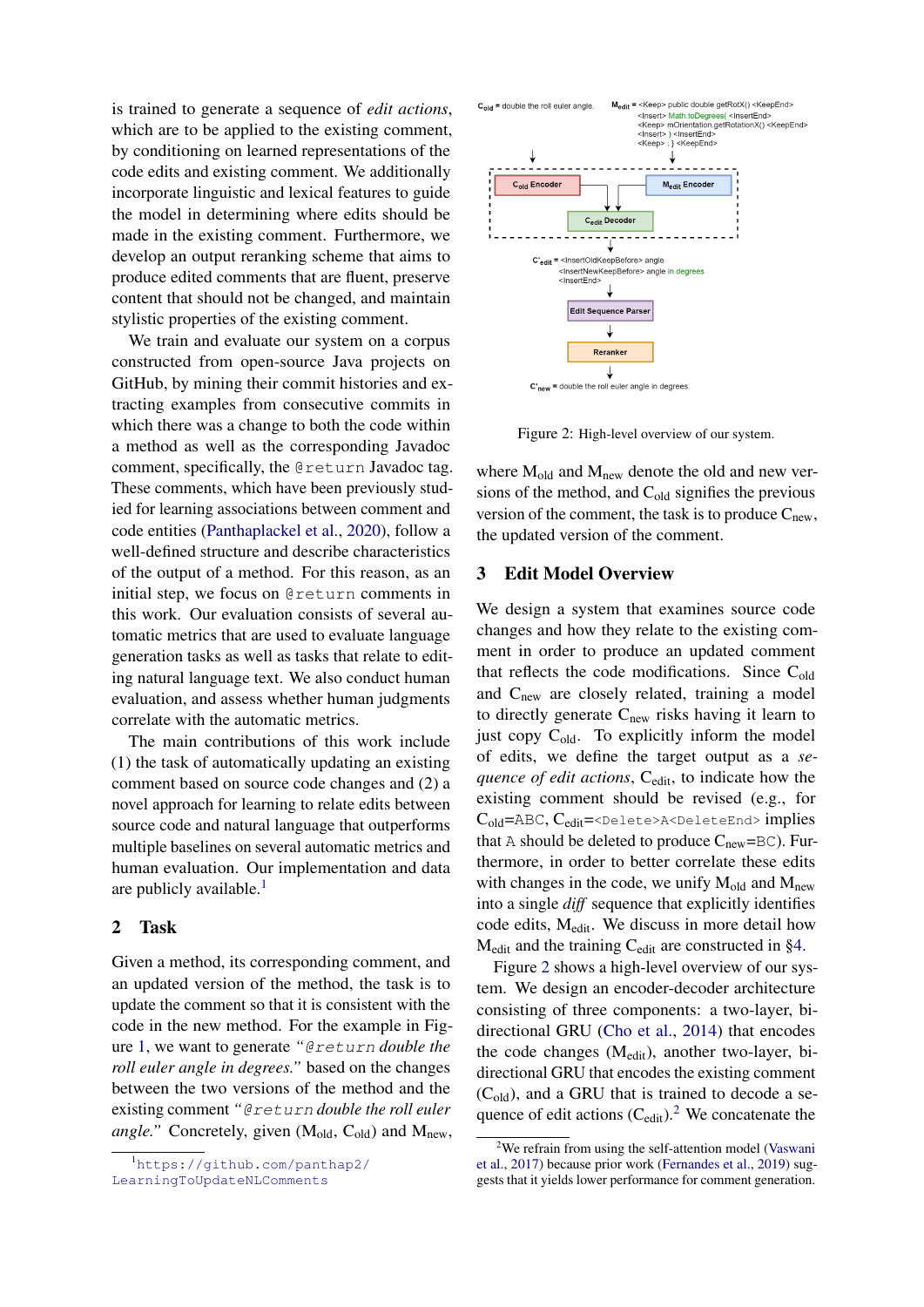final states of the two encoders to form a vector that summarizes the content in  $M_{edit}$  and  $C_{old}$ , and use this vector as the initial state of the decoder. The decoder essentially has three subtasks: (1) identify edit locations in  $C_{old}$ ; (2) determine parts of  $M_{edit}$ that pertain to making these edits; and (3) apply updates in the given locations based on the relevant code changes. We rely on an attention mechanism [\(Luong et al.,](#page-10-4) [2015\)](#page-10-4) over the hidden states of the two encoders to accomplish the first two goals. At every decoding step, rather than aligning the current decoder state with all the encoder hidden states jointly, we align it with the hidden states of the two encoders separately. We concatenate the two resulting context vectors to form a unified context vector that is used in the final step of computing attention, ensuring that we incorporate pertinent content from both input sequences. Consequently, the resulting attention vector carries information relating to the current decoder state as well as knowledge aggregated from relevant portions of  $C_{old}$  and  $M_{edit}$ .

Using this information, the decoder performs the third subtask, which requires reasoning across language representations. Specifically, it must determine how the source code changes that are relevant to the current decoding step should manifest as natural language updates to the relevant portions of  $C_{old}$ . At each step, it decides whether it should begin a new edit action by generating an edit start keyword, continue the present action by generating a comment token, or terminate the present action by generating an end-edit keyword. Because actions relating to deletions will include tokens in Cold, and actions relating to insertions are likely to include tokens in  $M_{edit}$ , we equip the decoder with a pointer network [\(Vinyals et al.,](#page-10-5) [2015\)](#page-10-5) to accommodate copying tokens from  $C_{old}$  and  $M_{edit}$ . The decoder generates a sequence of edit actions, which will have to be parsed into a comment  $(\S 4.4)$ .

## <span id="page-2-0"></span>4 Representing Edits

Here we define the edit lexicon that is used to construct the input code edit sequence,  $M_{edit}$ , and the target comment edit sequence, C<sub>edit</sub>.

# 4.1 Edit Lexicon

We use difflib<sup>[3](#page-2-1)</sup> to extract code edits and target comment edits. Both the input code edit sequence and the target comment edit sequence consist of a series of edit actions; each edit action is structured as <Action> [span of tokens] <ActionEnd>. [4](#page-2-2)

We define four types of edit actions: Insert, Delete, Replace, and Keep. Because the Replace action must simultaneously incorporate distinct content from two versions (i.e., tokens in the old version that will be replaced, and tokens in the new version that will take their place), it follows a slightly different structure:

<ReplaceOld> [span of old tokens] <ReplaceNew> [span of new tokens] <ReplaceOld><br><ReplaceNew><br><ReplaceEnd>

## 4.2 Code Edits

We extract the edits between  $M_{old}$  and  $M_{new}$  using the edit lexicon to construct Medit, the code edit sequence used as input in one of the encoders. Fig-ure [2](#page-1-1) (top right) shows the  $M_{\text{edit}}$  corresponding to code changes in Figure [1.](#page-0-0)

In contrast to line-level code *diffs* that are commonly used for commit message generation [\(Loy](#page-10-6)[ola et al.,](#page-10-6) [2017;](#page-10-6) [Jiang et al.,](#page-9-4) [2017;](#page-9-4) [Xu et al.,](#page-10-7) [2019\)](#page-10-7), this representation allows us to explicitly capture more fine-grained edits. While we could exploit the abstract syntax tree (AST) structure of source code and represent the changes between the ASTs corresponding to the two versions of code, prior work suggests that such techniques do not always lead to improved performance [\(Yin et al.,](#page-10-8) [2019\)](#page-10-8). We leave it to future work to investigate how the AST structure can be leveraged for this task.

## 4.3 Comment Edits

We identify the changes between  $C_{old}$  and  $C_{new}$  to construct Cedit, the target comment edit sequence. During inference, the output comment is produced by parsing the predicted edit sequence ([§4.4\)](#page-3-0). We introduce a slightly modified set of specifications that disregards the Keep type when constructing the sequence of edit actions, referred to as the *condensed edit sequence*.

The intuition for disregarding Keep and the span of tokens to which it applies is that we can simply copy the content that is retained between  $C_{old}$  and  $C<sub>new</sub>$ , instead of generating it anew. By doing posthoc copying, we simplify learning for the model since it has to only learn *what to change* rather than also having to learn *what to keep*.

We design a method to deterministically place edits in their correct positions in the absence of

<span id="page-2-1"></span> $3$ [https://docs.python.org/3/library/](https://docs.python.org/3/library/difflib.html) [difflib.html](https://docs.python.org/3/library/difflib.html)

<span id="page-2-2"></span><sup>4</sup> Preliminary experiments showed that this performed better than structuring edits at the token-level as in other tasks [\(Shin et al.,](#page-10-9) [2018;](#page-10-9) [Li et al.,](#page-9-5) [2018;](#page-9-5) [Dong et al.,](#page-9-6) [2019;](#page-9-6) [Awasthi et al.,](#page-9-7) [2019\)](#page-9-7).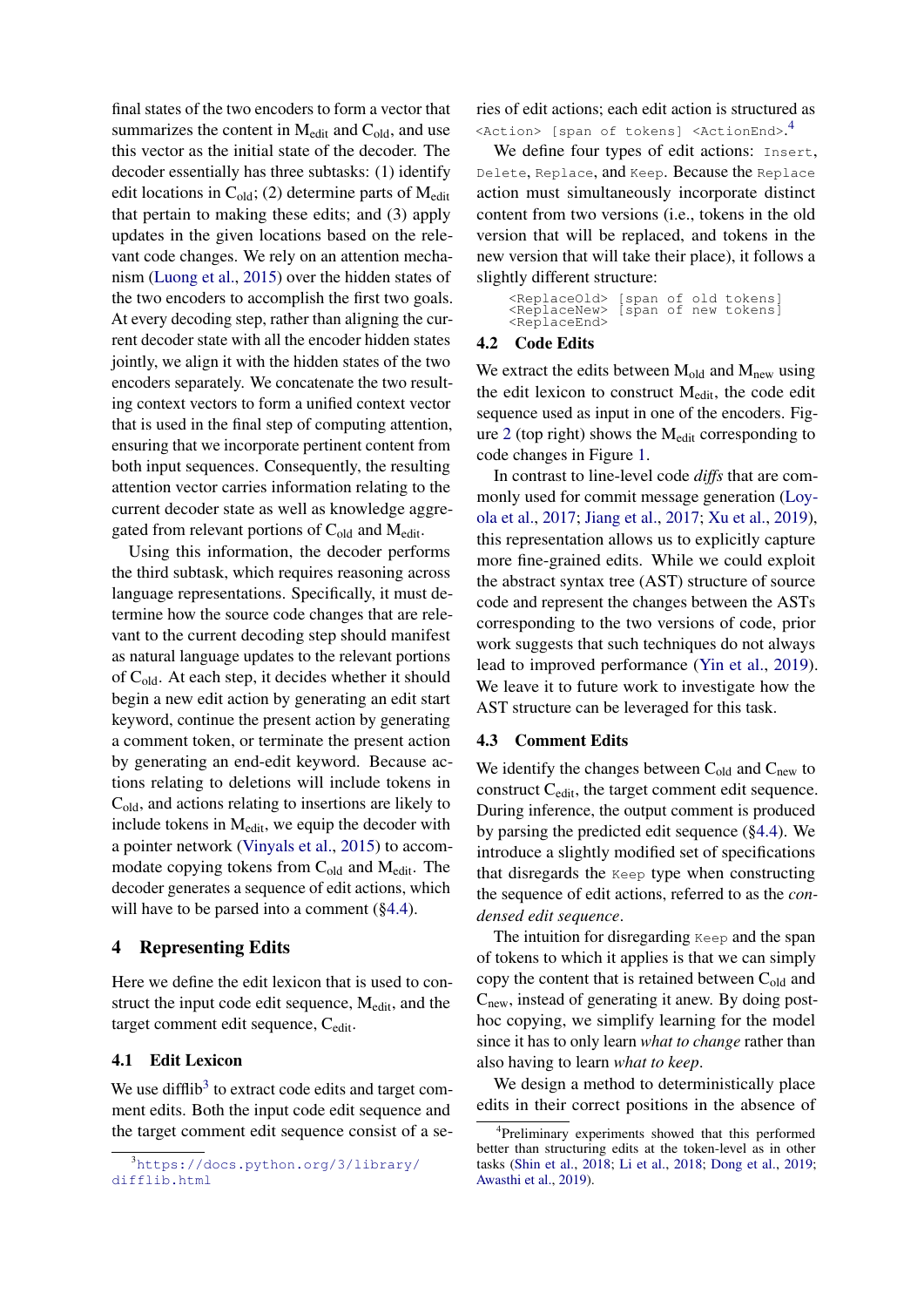Keep spans. For the example in Figure [1,](#page-0-0) the raw sequence <Insert>in degrees<InsertEnd> does not encode information as to where "in degrees" should be inserted. To address this, we bind an insert sequence with the minimum number of words (aka "anchors") such that the place of insertion can be uniquely identified. This results in the structure that is shown for C<sub>edit</sub> in Figure [2.](#page-1-1) Here "angle" serves as the anchor point, identifying the insert location. Following the structure of Replace, this sequence indicates that "angle" should be replaced with "angle in degrees," effectively inserting "in degrees" and keeping "angle" from  $C_{old}$ , which appears immediately before the insert location. See Appendix [A](#page-11-0) for details on this procedure.

## <span id="page-3-0"></span>4.4 Parsing Edit Sequences

Since the decoder is trained to predict a sequence of edit actions, we must align it with  $C_{old}$  and copy unchanged tokens in order to produce the edited comment. We denote the predicted edit sequence as C'edit and the corresponding parsed output as C'new. This procedure entails simultaneously following pointers, left-to-right, on  $C_{old}$  and  $C'_{edit}$ , which we refer to as  $P_{old}$  and  $P_{edit}$  respectively.  $P_{old}$  is advanced, copying the current token into  $C_{\text{new}}$  at each point, until an edit location is reached. The edit action corresponding to the current position of Pedit is then applied, and the tokens from its relevant span are copied into C'new if applicable. Finally, P<sub>edit</sub> is advanced to the next action, and Pold is also advanced to the appropriate position in cases involving deletions and replacements. This process repeats until both pointers reach the end of their respective sequences.

## <span id="page-3-2"></span>5 Features

We extract linguistic and lexical features for tokens in Medit and Cedit, many of which were shown to improve learning associations between @return comment and source code entities in our prior work [\(Panthaplackel et al.,](#page-10-2) [2020\)](#page-10-2). We incorporate these features into the network as one-hot vectors that are concatenated to M<sub>edit</sub> and C<sub>edit</sub> embeddings and then passed through a linear layer. These vectors are provided as inputs to the two encoders. All sequences are subtokenized, e.g., camelCase  $\rightarrow$ camel, case.

**Features specific to**  $M_{edit}$ **:** We aim to take advantage of common patterns among different types of code tokens by incorporating features that identify certain categories: edit keywords, Java keywords,

and operators. If a token is not an edit keyword, we have indicator features for whether it is part of a Insert, Delete, ReplaceNew, ReplaceOld, or Keep span. We believe this will be particularly helpful for longer spans since edit keywords only appear at either the beginning or end of a span. Finally, we include a feature to indicate whether the token matches a token in  $C_{old}$ . This is intended to help the model identify locations in  $M_{edit}$  that may be relevant to editing  $C_{old}$ .

**Features specific to**  $C_{old}$ **:** We include whether a token matches a code token that is inserted, deleted, or replaced in  $M_{edit}$ . These help align parts of  $C_{old}$ with code edits, assisting the model in determining where edits should be made. In order to exploit common patterns for different types of tokens, we incorporate features that identify whether the token appears more than once in  $C_{old}$  or is a stop word, and its part-of-speech.

Shared features: We include whether the token is a subtoken that was originally part of a larger token and its index if so (e.g., split from camelCase, camel and case are subtokens with indices 0 and 1 respectively). These features aim to encode important relationships between adjacent tokens that are lost once the body of code and comment are transformed into a single, subtokenized sequences. Additionally, because we focus on @return comments, we introduce features intended to guide the model in identifying relevant tokens in Medit and  $C_{old}$ . Namely, we include whether a given token matches a token in a return statement that is unique to  $M_{old}$ , unique to  $M_{new}$ , or present in both. Similarly, we indicate whether the token matches a token in the subtokenized return type that is unique to  $M_{old}$ , unique to  $M_{new}$ , or present in both.

## <span id="page-3-1"></span>6 Reranking

Reranking allows the incorporation of additional priors that are difficult to back-propagate, by re-scoring candidate sequences during beam search [\(Neubig et al.,](#page-10-10) [2015;](#page-10-10) [Ko et al.,](#page-9-8) [2019;](#page-9-8) [Kriz](#page-9-9) [et al.,](#page-9-9) [2019\)](#page-9-9). We incorporate two heuristics to rescore the candidates: 1) generation likelihood and 2) similarity to  $C_{old}$ . These heuristics are computed after parsing the candidate edit sequences ([§4.4\)](#page-3-0).

Generation likelihood. Since the edit model is trained on edit actions only, it does not globally score the resulting comment in terms of aspects such as fluency and overall suitability for the updated method. To this end, we make use of a pretrained comment generation model ([§8.2\)](#page-5-0) that is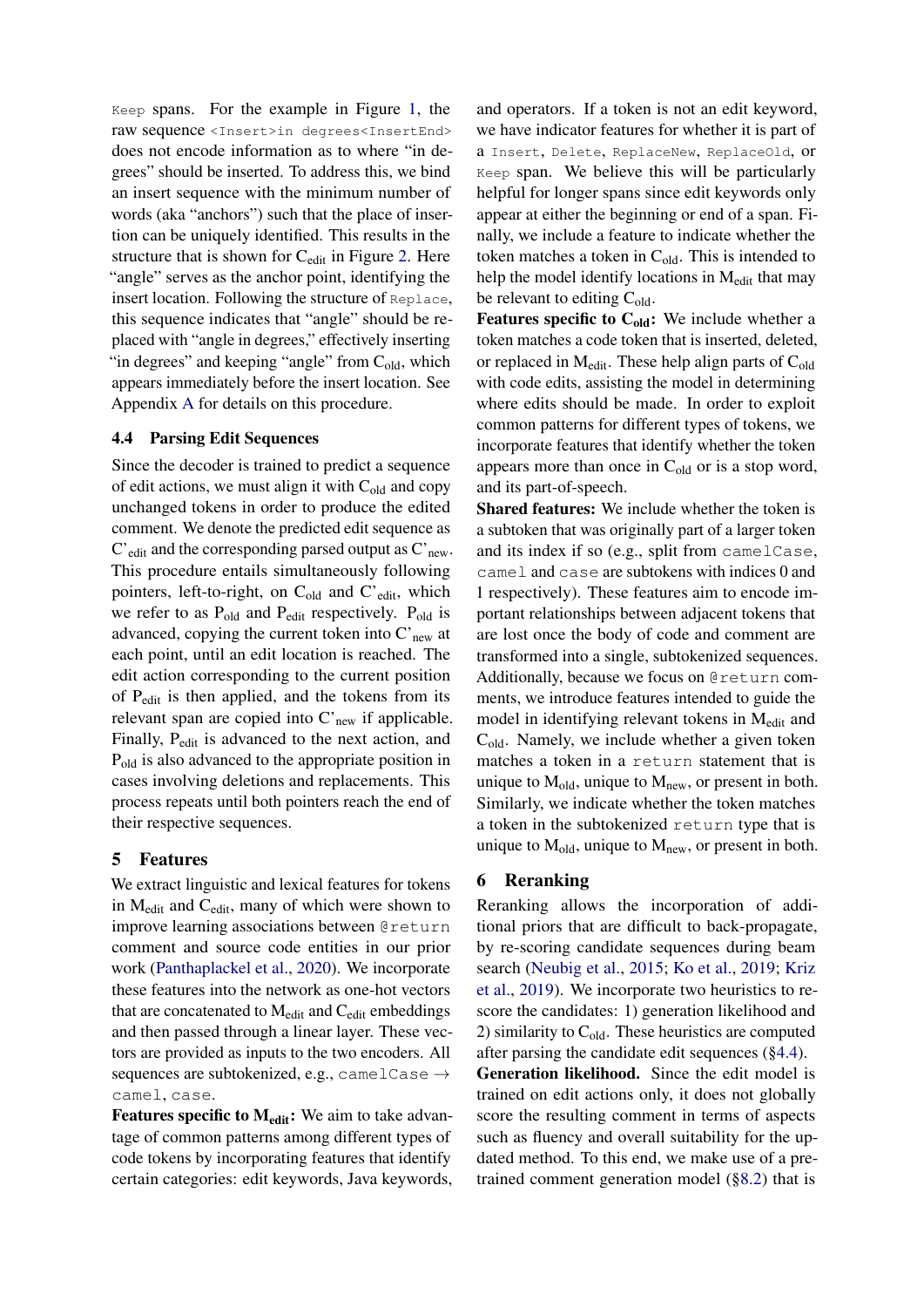<span id="page-4-2"></span>

|       |                          | Train | Valid | <b>Test</b> |
|-------|--------------------------|-------|-------|-------------|
|       | Examples                 | 5,791 | 712   | 736         |
|       | Projects                 | 526   | 274   | 281         |
|       | <b>Edit Actions</b>      | 8,350 | 1,038 | 1,046       |
|       | $Sim (M_{old}, M_{new})$ | 0.773 | 0.778 | 0.759       |
|       | $Sim(C_{old}, C_{new})$  | 0.623 | 0.645 | 0.635       |
|       | Unique                   | 7,271 | 2,473 | 2.690       |
| Code  | Mean                     | 86.4  | 87.4  | 97.4        |
|       | Median                   | 46    | 49    | 50          |
|       | Unique                   | 4,823 | 1,695 | 1,737       |
| Comm. | Mean                     | 10.8  | 11.2  | 11.1        |
|       | Median                   | 8     | 9     | 9           |

Table 1: Number of examples, projects, and edit actions; average similarity between M<sub>old</sub> and M<sub>new</sub> as the ratio of overlap; average similarity between  $C_{old}$  and  $C_{new}$  as the ratio of overlap; number of unique code tokens and mean and median number of tokens in a method; and number of unique comment tokens and mean and median number of tokens in a comment.

trained on a substantial amount of data for generating  $C_{\text{new}}$  given only  $M_{\text{new}}$ . We compute the length-normalized probability of this model generating the parsed candidate comment,  $C_{\text{new}}$ , (i.e.,  $P(C'_{\text{new}}|M_{\text{new}})^{1/N}$  where N is the number of tokens in  $C'_{\text{new}}$ ). This model gives preference to comments that are more likely for  $M<sub>new</sub>$  and are more consistent with the general style of comments.<sup>[5](#page-4-0)</sup>

**Similarity to**  $C_{old}$ **.** So far, our model is mainly trained to produce accurate edits; however, we also follow intuitions that edits should be minimal (as an analogy, the use of Levenshtein distance in spelling correction). To give preference to predictions that accurately update the comment with minimal modifications, we use similarity to  $C_{old}$  as a heuristic for reranking. We measure similarity between the parsed candidate prediction and Cold using ME-TEOR [\(Banerjee and Lavie,](#page-9-10) [2005\)](#page-9-10).

Reranking score. The reranking score for each candidate is a linear combination of the original beam score, the generation likelihood, and the similarity to  $C_{old}$  with coefficients 0.5, 0.3, and 0.2 respectively (tuned on validation data).

## <span id="page-4-3"></span>7 Data

We extracted *examples* from popular, open-source Java projects using GitHub's commit history. We extract pairs of the form (method, comment) for the same method across two consecutive commits where there is a simultaneous change to both the code and comment. This creates somewhat noisy data for the task of comment update; Appendix [B](#page-13-0) describes filtering techniques to reduce this noise. We first tokenize  $M_{old}$  and  $M_{new}$  using the javalang<sup>[6](#page-4-1)</sup> library. We subtokenize based on camelCase and snake case, as in previous work [\(Allamanis et al.,](#page-9-11) [2016;](#page-9-11) [Alon et al.,](#page-9-12) [2019;](#page-9-12) [Fernandes et al.,](#page-9-2) [2019\)](#page-9-2). We then form  $M_{edit}$  from the subtokenized forms of  $M_{old}$  and  $M_{new}$ . We tokenize  $C_{old}$  and  $C_{new}$  by splitting by space and punctuation. We remove HTML tags and the "@return" that precedes all comments, and also subtokenize tokens since code tokens may appear in comments as well. The gold edit action sequence,  $C_{edit}$ , is computed from these processed forms of  $C_{old}$  and  $C_{new}$ .

To avoid having examples that closely resemble one another in training and test, the projects in the training, test, and validation sets are disjoint, similar to [Movshovitz-Attias and Cohen](#page-10-11) [\(2013\)](#page-10-11). Table [1](#page-4-2) gives dataset statistics. Of the 7,239 examples in our final dataset, 833 of them were extracted from the diffs used in [Panthaplackel et al.](#page-10-2) [\(2020\)](#page-10-2). Including code and comment tokens that appear at least twice in the training data as well as the predefined edit keywords, the code and comment vocabulary sizes are 5,945 and 3,642 respectively.

## 8 Experimental Method

We evaluate our approach against multiple rulebased baselines and comment generation models.

#### 8.1 Baselines

**Copy:** Since much of the content of  $C_{old}$  is typically retained in the update, we include a baseline that merely copies  $C_{old}$  as the prediction for  $C_{new}$ . Return type substitution: The return type of a method often appears in its @return comment. If the return type of  $M_{old}$  appears in  $C_{old}$  and the return type is updated in the code, we substitute the new return type while copying all other parts of  $C_{old}$ . Otherwise,  $C_{old}$  is copied as the prediction.

Return type substitution w/ null handling: As an addition to the previous method, we also check whether the token null is added to either a return statement or if statement in the code. If so, we copy C<sub>old</sub> and append the string *or null if null*, otherwise, we simply copy  $C_{old}$ . This baseline addresses a pattern we observed in the data in which ways to handle null input or cases that could result in null output were added.

<span id="page-4-0"></span> $5$ We attempted to integrate this model into the training procedure of the edit model through joint training; however, this deteriorated performance.

<span id="page-4-1"></span><sup>6</sup><https://pypi.org/project/javalang/>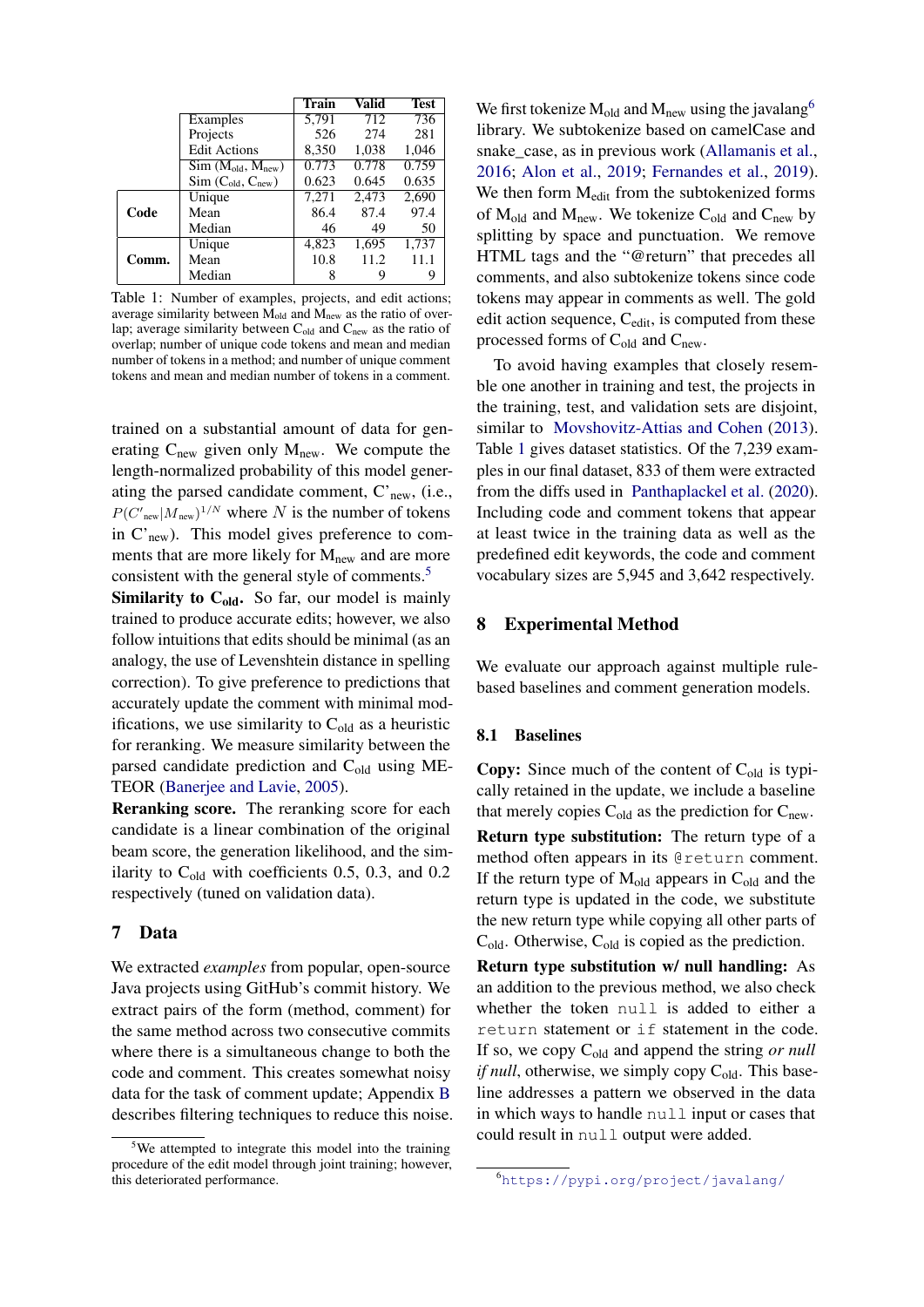#### <span id="page-5-0"></span>8.2 Generation Model

One of our main hypotheses is that modeling edit sequences is better suited for this task than generating comments from scratch. However, a counter argument could be that a comment generation model could be trained from substantially more data, since it is much easier to obtain parallel data in the form (method, comment), without the constraints of simultaneous code/comment edits. Hence the power of large-scale training could out-weigh edit modeling. To this end, we compare with a generation model trained on 103,473 method/@return comment pairs collected from GitHub.

We use the same underlying neural architecture as our edit model to make sure that the difference in results comes from the amount of training data and from using edit of representations only: a two-layer, bi-directional GRU that encodes the sequence of tokens in the method, and an attention-based GRU decoder with a copy mechanism that decodes a sequence of comment tokens. We expect the incorporation of more complicated architectures, e.g., tree-based [\(Alon et al.,](#page-9-12) [2019\)](#page-9-12) and graph-based [\(Fer](#page-9-2)[nandes et al.,](#page-9-2) [2019\)](#page-9-2) encoders which exploit AST structure, can be applied to both an edit model and a generation model, which we leave for future work.

Evaluation is based on the 736 ( $M_{\text{new}}$ ,  $C_{\text{new}}$ ) pairs in the test set described in [§7.](#page-4-3) We ensure that the projects from which training examples are extracted are disjoint from those in the test set.

#### 8.3 Reranked Generation Model

In order to allow the generation model to exploit the old comment, this system uses similarity to  $C_{old}$  (cf. [§6\)](#page-3-1) as a heuristic for reranking the top candidates from the previous model. The reranking score is a linear combination of the original beam score and the METEOR score between the candidate prediction and  $C_{old}$ , both with coefficient 0.5 (tuned on validation data).

#### 8.4 Model Training

Model parameters are identical across the edit model and generation model, tuned on validation data. Encoders have hidden dimension 64, the decoder has hidden dimension 128, and the dimension for code and comment embeddings is 64. The embeddings used in the edit model are initialized using the pre-trained embedding vectors from the generation model. We use a dropout rate of 0.6, a batch size of 100, an initial learning rate of 0.001, and Adam optimizer. Models are trained to minimize negative log likelihood, and we terminate training if the validation loss does not decrease for ten consecutive epochs. During inference, we use beam search with beam width=20.

## 9 Evaluation

#### 9.1 Automatic Evaluation

Metrics: We compute exact match, i.e., the percentage of examples for which the model prediction is identical to the reference comment  $C_{\text{new}}$ . This is often used to evaluate tasks involving source code edits [\(Shin et al.,](#page-10-9) [2018;](#page-10-9) [Yin et al.,](#page-10-8) [2019\)](#page-10-8). We also report two prevailing language generation metrics: METEOR [\(Banerjee and Lavie,](#page-9-10) [2005\)](#page-9-10), and average sentence-level BLEU-4 [\(Papineni et al.,](#page-10-12) [2002\)](#page-10-12) that is previously used in code-language tasks [\(Iyer](#page-9-13) [et al.,](#page-9-13) [2016;](#page-9-13) [Loyola et al.,](#page-10-6) [2017\)](#page-10-6).

Previous work suggests that BLEU-4 fails to accurately capture performance for tasks related to edits, such as text simplification [\(Xu et al.,](#page-10-13) [2016\)](#page-10-13), grammatical error correction [\(Napoles et al.,](#page-10-14) [2015\)](#page-10-14), and style transfer [\(Sudhakar et al.,](#page-10-15) [2019\)](#page-10-15), since a system that merely copies the input text often achieves a high score. Therefore, we also include two text-editing metrics to measure how well our system learns to *edit*: SARI [\(Xu et al.,](#page-10-13) [2016\)](#page-10-13), originally proposed to evaluate text simplification, is essentially the average of N-gram F1 scores corresponding to add, delete, and keep edit operations; $<sup>7</sup>$  $<sup>7</sup>$  $<sup>7</sup>$ </sup> GLEU [\(Napoles et al.,](#page-10-14) [2015\)](#page-10-14), used in grammatical error correction and style transfer, takes into account the source sentence and deviates from BLEU by giving more importance to n-grams that have been correctly changed.

Results: We report automatic metrics averaged across three random initializations for all learned models, and use bootstrap tests [\(Berg-Kirkpatrick](#page-9-14) [et al.,](#page-9-14) [2012\)](#page-9-14) for statistical significance. Table [2](#page-6-0) presents the results. While reranking using  $C_{old}$ appears to help the generation model, it still substantially underperforms all other models, across all metrics. Although this model is trained on considerably more data, it does not have access to Cold during training and uses fewer inputs and consequently has less context than the edit model. Reranking slightly deteriorates the edit model's

<span id="page-5-1"></span> $^7$ Although the original formulation only used precision for the delete operation, more recent work computes F1 for this as well [\(Dong et al.,](#page-9-6) [2019;](#page-9-6) [Alva-Manchego et al.,](#page-9-15) [2019\)](#page-9-15).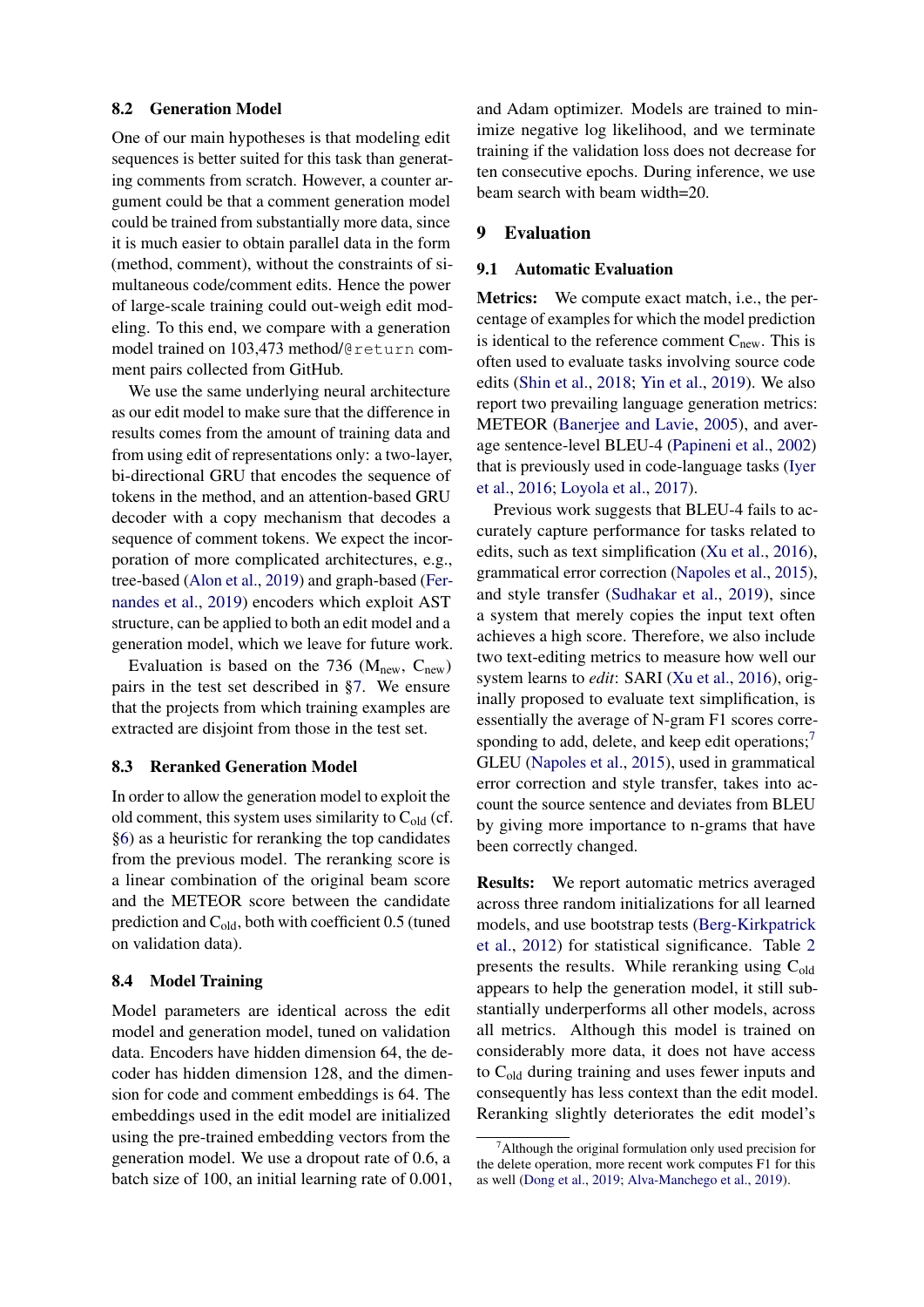<span id="page-6-0"></span>

|                  | Model                       | xMatch $(\% )$         | <b>METEOR</b>         | <b>BLEU-4</b>           | <b>SARI</b> | <b>GLEU</b> |
|------------------|-----------------------------|------------------------|-----------------------|-------------------------|-------------|-------------|
|                  | Copy                        | 0.000                  | 34.611                | 46.218                  | 19.282      | 35.400      |
| <b>Baselines</b> | Return type subt.           | $13.723^{\frac{5}{9}}$ | $43.106$ <sup>T</sup> | $50.796$ <sup>  </sup>  | 31.723      | 42.507*     |
|                  | Return type subst. $+$ null | $13.723^{\frac{6}{9}}$ | 43.359                | $51.160^{\dagger}$      | 32.109      | $42.627*$   |
| Models           | Generation                  | 1.132                  | 11.875                | 10.515                  | 21.164      | 17.350      |
|                  | Edit                        | 17.663                 | $42.222$ <sup>¶</sup> | 48.217                  | 46.376      | 45.060      |
| Reranked models  | Generation                  | 2.083                  | 18.170                | 18.891                  | 25.641      | 22.685      |
|                  | Edit                        | 18.433                 | 44.698                | $50.717$ <sup>  †</sup> | 45.486      | 46.118      |

Table 2: Exact match, METEOR, BLEU-4, SARI, and GLEU scores. Scores for which the difference in performance is *not* statistically significant ( $p < 0.05$ ) are indicated with matching symbols.

performance with respect to SARI; however, it provides statistically significant improvements on most other metrics.

<span id="page-6-1"></span>

| 30.2%<br>$2.4\%$<br>18.4%<br>`` | `aseline | <b>Generation</b> |  |
|---------------------------------|----------|-------------------|--|
|                                 |          |                   |  |

Although two of the baselines achieve slightly higher BLEU-4 scores than our best model, these differences are not statistically significant, and our model is better at *editing* comments, as shown by the results on exact match, SARI, and GLEU. In particular, our edit models beat all other models with wide, statistically significant, margins on SARI, which explicitly measures performance on edit operations. Furthermore, merely copying  $C_{old}$ , yields a relatively high BLEU-4 score of 46.218. The *return type substitution* and *return type substitution w/ null handling* baselines produce predictions that are identical to  $C_{old}$  for 74.73% and 65.76% of the test examples, respectively, while it is only 9.33% for the reranked edit model. In other words, the baselines attain high scores on automatic metrics and even beat our model on BLEU-4, without actually performing edits on the majority of examples. This further underlines the shortcomings of some of these metrics and the importance of conducting human evaluation for this task.

#### 9.2 Human Evaluation

Automatic metrics often fail to incorporate semantic meaning and sentence structure in evaluation as well as accurately capture performance when there is only one gold-standard reference; indeed, these metrics do not align with human judgment in other generation tasks like grammatical error correction [\(Napoles et al.,](#page-10-14) [2015\)](#page-10-14) and dialogue generation [\(Liu et al.,](#page-9-16) [2016\)](#page-9-16). Since automatic metrics have not yet been explored in the context of the new task we are proposing, we find it necessary to conduct human evaluation and study whether these metrics are consistent with human judgment.

User study design: Our study aims to reflect how a comment update system would be used in practice, such as in an Integrated Development En-

Table 3: Percentage of annotations for which users selected comment suggestions produced by each model. All differences are statistically significant ( $p < 0.05$ ).

vironment (IDE). When developers change code, they would be shown suggestions for updating the existing comment. If they think the comment needs to be updated to reflect the code changes, they could select the one that is most suitable for the new version of the code or edit the existing comment themselves if none of the options are appropriate.

We simulated this setting by asking a user to select the most appropriate updated comment from a list of suggestions, given Cold as well as the *diff* between  $M_{old}$  and  $M_{new}$  displayed using GitHub's diff interface. The user can select multiple options if they are equally good or a separate *None* option if no update is needed or all suggestions are poor.

The list of suggestions consists of up to three comments, predicted by the strongest benchmarks and our model : (1) return type substitution w/ null handling, (2) reranked generation model, and (3) reranked edit model, arranged in randomized order. We collapse identical predictions into a single suggestion and reward all associated models if the user selects that comment. Additionally, we remove any prediction that is identical to  $C_{old}$  to avoid confusion as the user should never select such a suggestion. We excluded 6 examples from the test set for which all three models predicted C<sub>old</sub> for the updated comment.

Nine students (8 graduate/1 undergraduate) and one full-time developer at a large software company, all with 2+ years of Java experience, participated in our study. To measure inter-annotator agreement, we ensured that every example was evaluated by two users. We conducted a total of 500 evaluations, across 250 distinct test examples.

Results: Table [3](#page-6-1) presents the percentage of annotations (out of 500) for which users selected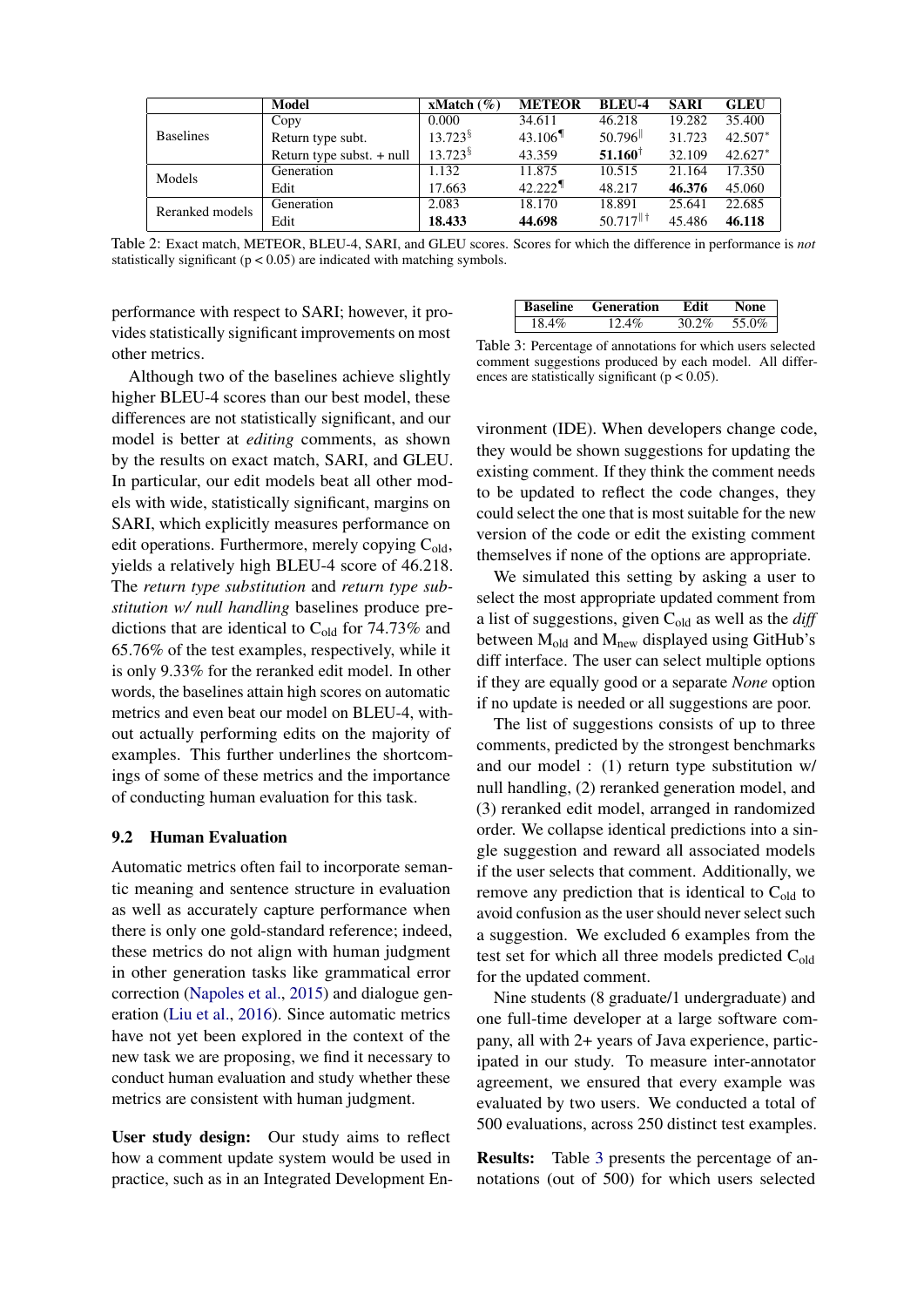<span id="page-7-0"></span>

| $/*$ @ return item in given position <sup>*</sup> /        | <b>Previous Version</b> |
|------------------------------------------------------------|-------------------------|
| public Complex getComplex(final int i) {<br>return get(i); |                         |
|                                                            |                         |
| /**@return item in first position*/                        | <b>Updated Version</b>  |
| <b>public</b> Complex getComplex() {                       |                         |
| $return get()$ ;                                           |                         |

Figure 3: Changes in the getComplex method and its corresponding @return comment between two subsequent commits of the eclipse-january project, available on GitHub.

comment suggestions that were produced by each model. Using Krippendorff's  $\alpha$  [\(Krippendorff,](#page-9-17) [2011\)](#page-9-17) with MASI distance [\(Passonneau,](#page-10-16) [2006\)](#page-10-16) (which accommodates our multi-label setting), inter-annotator agreement is 0.64, indicating satisfactory agreement. The reranked edit model beats the strongest baseline and reranked generation by wide statistically-significant margins. From rationales provided by two annotators, we observe that some options were not selected because they removed relevant information from the existing comment, and not surprisingly, these options often corresponded to the comment generation model.

Users selected none of the suggested comments 55% of the time, indicating there are many cases for which either the existing comment did not need updating, or comments produced by all models were poor. Based on our inspection of a sample these, we observe that in a large portion of these cases, the comment did not warrant an update. This is consistent with prior work in sentence simplification which shows that, very often, there are sentences that do not need to be simplified [\(Li and](#page-9-18) [Nenkova,](#page-9-18) [2015\)](#page-9-18). Despite our efforts to minimize such cases in our dataset through rule-based filtering techniques, we found that many remain. This suggests that it would be beneficial to train a classifier that first determines whether a comment needs to be updated before proposing a revision. Furthermore, the cases for which the existing comment does need to be updated but none of the models produce reasonable predictions illustrate the scope for improvement for our proposed task.

## 10 Error Analysis

We find that our model performs poorly in cases requiring external knowledge and more context than that provided by the given method. For instance, correctly updating the comment shown in Figure [3](#page-7-0) requires knowing that get returns the item in the first position if no argument is provided. Our model does not have access to this information, and it

fails to generate a reasonable update: "@return complex in given position." On the other hand, the reranked generation model produces "@return the complex value" which is arguably reasonable for the given context. This suggests that incorporating more code context could be beneficial for both models. Furthermore, we find that our model tends to make more mistakes when it must reason about a large amount of code change between  $M_{old}$  and  $M<sub>new</sub>$ , and we found that in many such cases, the output of the reranked generation model was better. This suggests that when there are substantial code changes, Mnew effectively becomes a *new* method, and generating a comment from scratch may be more appropriate. Ensembling generation with our system through a regression model that predicts the extent of editing that is needed may lead to a more generalizable approach that can accommodate such cases. Sample outputs are given in Appendix [C.](#page-14-0)

## 11 Ablations

We empirically study the effect of training the network to encode explicit code edits and decode explicit comment edits. As discussed in Section [3,](#page-1-3) the edit model consists of two encoders, one that encodes Cold and another that encodes the code representation, Medit. We conduct experiments in which the code representation instead consists of either (1)  $M_{\text{new}}$  or (2) both  $M_{\text{old}}$  and  $M_{\text{new}}$  (encoded separately and hidden states concatenated). Additionally, rather than having the decoder generate comment edits in the form C<sub>edit</sub>, we introduce experiments in which it directly generates  $C<sub>new</sub>$ , with no intermediate edit sequence. For this, we use only the underlying architecture of the edit model (without features or reranking). The performance for various combinations of input code and target comment representations are shown in Table [4.](#page-8-0)

By comparing performance across combinations consisting of the same input code representation and varying target comment representations, the importance of training the decoder to generate a sequence of edit actions rather than the full updated comment is very evident. Furthermore, comparing across varying code representations under the Cedit target comment representation, it is clear that explicitly encoding the code changes, as M<sub>edit</sub>, leads to significant improvements across most metrics.

We further ablate the features introduced in [§5.](#page-3-2) As shown in Table [5,](#page-8-1) these features improve performance by wide margins, across all metrics.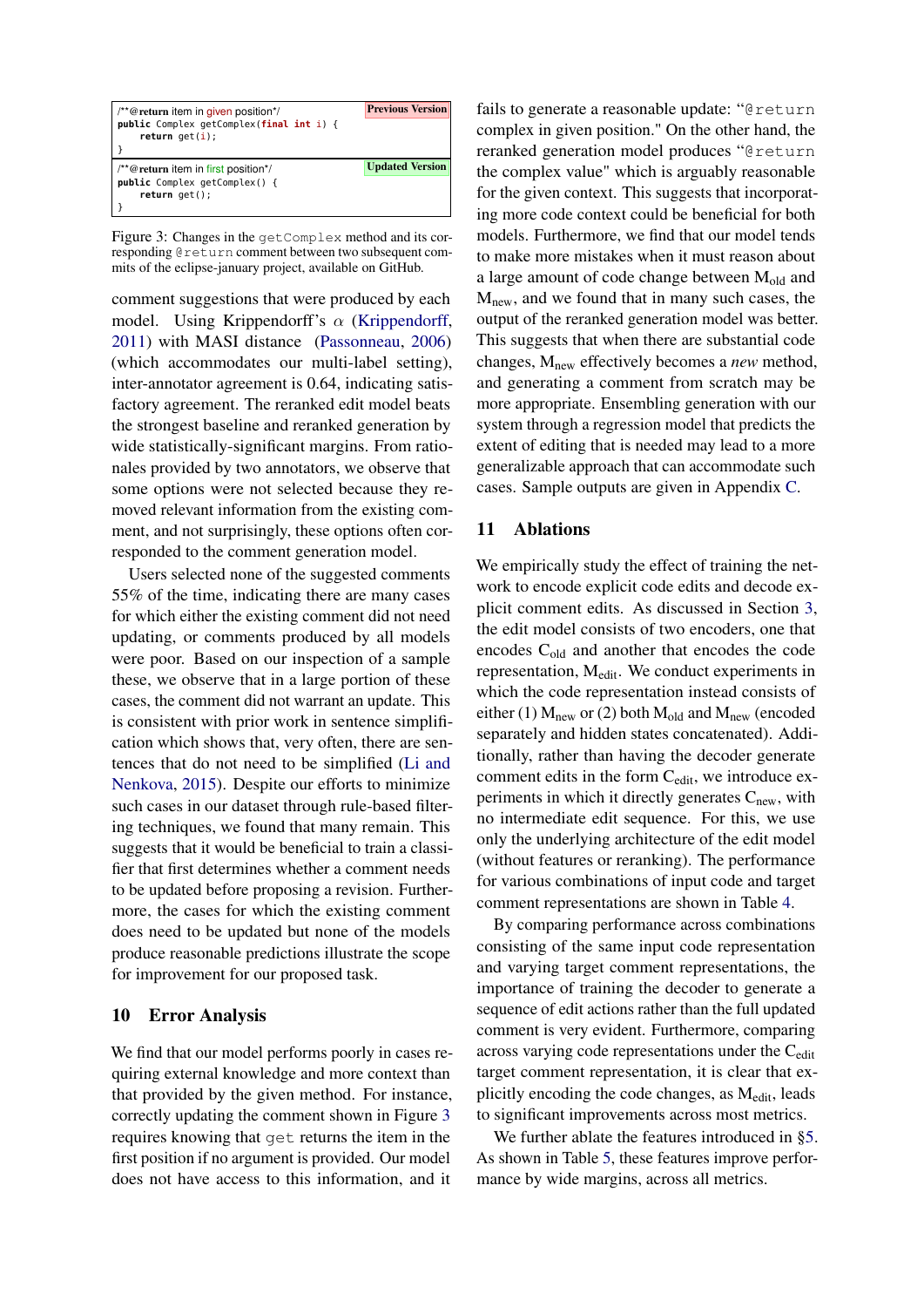<span id="page-8-0"></span>

| Inputs                            | Output                       | $xM(\%)$                           | <b>METEOR</b>      | BLEU-4              | <b>SARI</b> | GLEU                   |
|-----------------------------------|------------------------------|------------------------------------|--------------------|---------------------|-------------|------------------------|
| $C_{old}$ , $M_{new}$             | $C_{\text{new}}$             | 5.707 <sup><math>\pm</math>¶</sup> | $29.259^{\dagger}$ | $33.534^8$          | 28.024      | $30.000*$              |
|                                   | $\mathrm{C}_{\mathrm{edit}}$ | $4.755^{\ddagger*}$                | 33.796             | 43.315              | 35.516      | $37.970$ <sup>  </sup> |
| $C_{old}$ , $M_{old}$ , $M_{new}$ | $C_{\text{new}}$             | $3.714*$                           | 18.729             | 20.060              | 23.914      | 21.956                 |
|                                   | $\mathrm{C}_{\mathrm{edit}}$ | $5.163^{\ddagger}$                 | 34.895             | $44.006*$           | 33.479      | $37.618$ <sup>[]</sup> |
|                                   | $\mathrm{C}_{\mathrm{new}}$  | $6.114$ <sup>1</sup>               | $29.968^{\dagger}$ | 34.164 <sup>8</sup> | 28.980      | $30.491*$              |
| $C_{old}$ , M <sub>edit</sub>     | $\mathrm{C_{edit}}$          | 8.922                              | 36.229             | 44.283*             | 40.538      | 39.879                 |

<span id="page-8-1"></span>Table 4: Exact match, METEOR, BLEU-4, SARI, and GLEU for various combinations of code input and target comment output configurations. Features and reranking are disabled for all models. Scores for which the difference in performance is *not* statistically significant  $(p < 0.05)$  are indicated with matching symbols.

|                 | Model    | xM(%)              | <b>METEOR</b> | BLEU-4 | SARI   | <b>GLEU</b> |
|-----------------|----------|--------------------|---------------|--------|--------|-------------|
| Models          | Edit     | 17.663             | 42.222        | 48.217 | 46.376 | 45.060      |
|                 | - feats. | 8.922 <sup>†</sup> | 36.229        | 44.283 | 40.538 | 39 879*     |
| Reranked models | Edit     | 18.433             | 44.698        | 50.717 | 45.486 | 46.118      |
|                 | - feats. | 8.877              | 38.446        | 46.665 | 36.924 | $40.317*$   |

Table 5: Exact match, METEOR, BLEU-4, SARI, and GLEU scores of ablated models. Scores for which the difference in performance is *not* statistically significant (p < 0.05) are indicated with matching symbols.

## 12 Related Work

Learning from source code changes: [Lee et al.](#page-9-19) [\(2019\)](#page-9-19) use rule-based techniques to automatically detect and revise outdated API names in code documentation; however, their approach cannot be extended to full natural language comments that are the focus of this work. [Zhai et al.](#page-10-17) [\(2020\)](#page-10-17) propose a technique for updating incomplete and buggy comments by propagating comments from different code elements (e.g., variables, methods, classes) based on program analysis and several heuristics. Rather than simply copying a related comment, we aim to revise an outdated comment by reasoning about code changes. [Yin et al.](#page-10-8) [\(2019\)](#page-10-8) present an approach for learning structural and semantic properties of source code edits so that they can be generalized to new code inputs. Similar to their work, we learn vector representations from source code changes; however, unlike their setting, we apply these representations to natural language. Prior work in automatic commit message generation aims to learn from code changes in order to generate a natural language summary of these changes [\(Loyola et al.,](#page-10-6) [2017;](#page-10-6) [Jiang et al.,](#page-9-4) [2017;](#page-9-4) [Xu](#page-10-7) [et al.,](#page-10-7) [2019\)](#page-10-7). Instead of generating natural language content from scratch as done in their work, we focus on applying edits to existing natural language text. We also show that generating a comment from scratch does not perform as well as our proposed edit model for the comment update setting.

Editing natural language text: Approaches for editing natural language text have been studied extensively through tasks such as sentence simplification [\(Dong et al.,](#page-9-6) [2019\)](#page-9-6), style transfer [\(Li et al.,](#page-9-5) [2018\)](#page-9-5), grammatical error correction [\(Awasthi et al.,](#page-9-7) [2019\)](#page-9-7), and language modeling [\(Guu et al.,](#page-9-20) [2018\)](#page-9-20). The focus of this prior work is to revise sentences to conform to stylistic and grammatical conventions, and it does not generally consider broader contextual constraints. On the contrary, our goal is not to make cosmetic revisions to a given span of text, but rather amend its semantic meaning to be in sync with the content of a separate body of information on which it is dependent. More recently, [Shah](#page-10-18) [et al.](#page-10-18) [\(2020\)](#page-10-18) proposed an approach for rewriting an outdated sentence based on a sentence stating a new factual claim, which is more closely aligned with our task. However, in our case, the separate body of information is not natural language and is generally much longer than a single sentence.

## 13 Conclusion

We have addressed the novel task of automatically updating an existing programming comment based on changes to the related code. We designed a new approach for this task which aims to correlate cross-modal edits in order to generate a sequence of edit actions specifying how the comment should be updated. We find that our model outperforms multiple rule-based baselines and comment generation models, with respect to several automatic metrics and human evaluation.

## Acknowledgements

We thank reviewers for their feedback on this work and the participants of our user study for their time. This work was partially supported by a Google Faculty Research Award and the US National Science Foundation under Grant Nos. CCF-1652517 and IIS-1850153.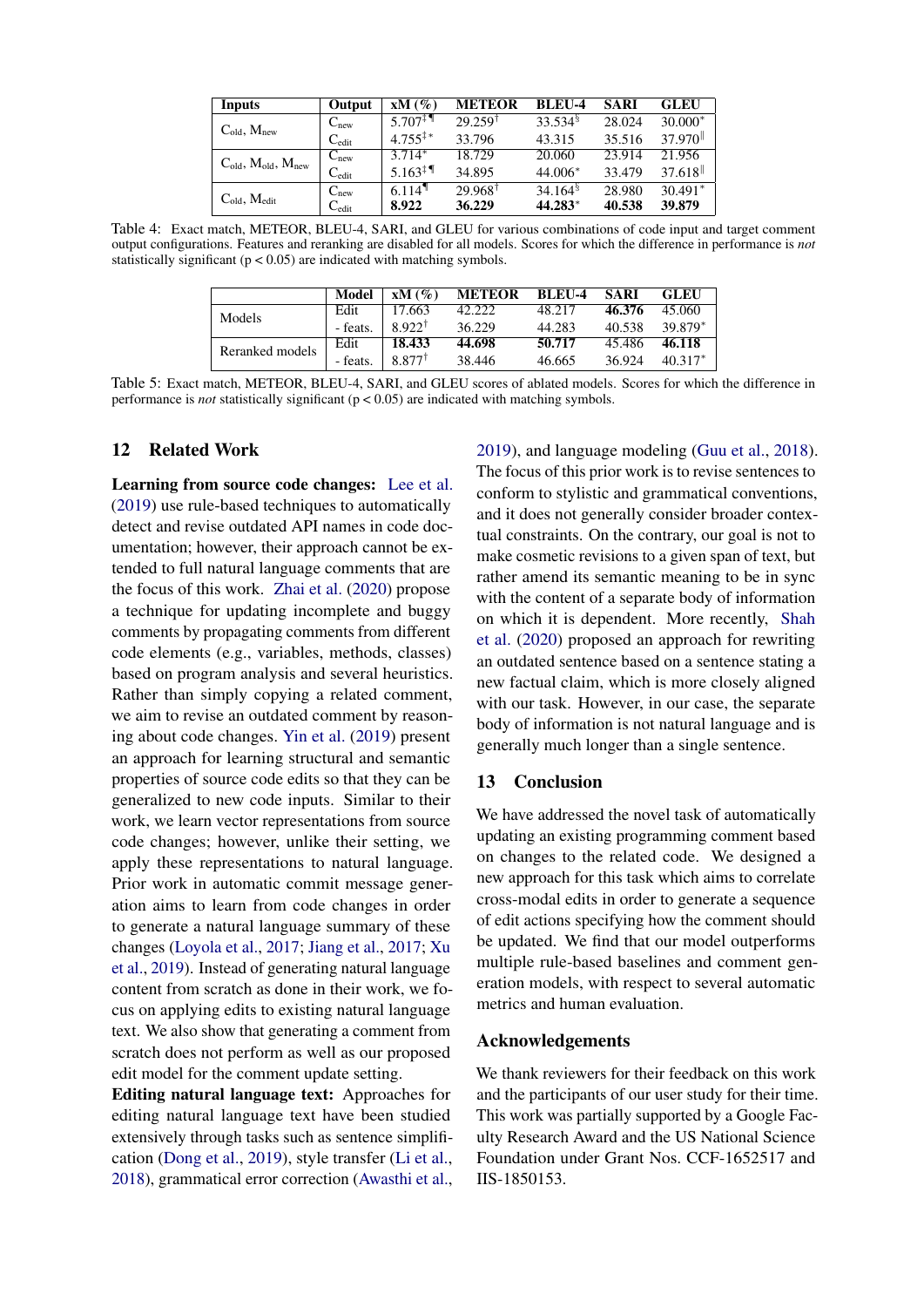#### References

- <span id="page-9-21"></span>Miltiadis Allamanis. 2019. The adverse effects of code duplication in machine learning models of code. In *SPLASH*, Onward!, pages 143–153.
- <span id="page-9-11"></span>Miltiadis Allamanis, Hao Peng, and Charles Sutton. 2016. A convolutional attention network for extreme summarization of source code. In *International Conference on Machine Learning*, pages 2091–2100.
- <span id="page-9-12"></span>Uri Alon, Shaked Brody, Omer Levy, and Eran Yahav. 2019. code2seq: Generating sequences from structured representations of code. In *International Conference on Learning Representations*.
- <span id="page-9-15"></span>Fernando Alva-Manchego, Louis Martin, Carolina Scarton, and Lucia Specia. 2019. EASSE: Easier automatic sentence simplification evaluation. In *Conference on Empirical Methods in Natural Language Processing and International Joint Conference on Natural Language Processing: System Demonstrations*, pages 49–54.
- <span id="page-9-7"></span>Abhijeet Awasthi, Sunita Sarawagi, Rasna Goyal, Sabyasachi Ghosh, and Vihari Piratla. 2019. Parallel iterative edit models for local sequence transduction. In *Conference on Empirical Methods in Natural Language Processing and International Joint Conference on Natural Language Processing*, pages 4251–4261.
- <span id="page-9-10"></span>Satanjeev Banerjee and Alon Lavie. 2005. Meteor: An automatic metric for MT evaluation with improved correlation with human judgments. In *Workshop on Intrinsic and Extrinsic Evaluation Measures for Machine Translation and/or Summarization*, pages 65– 72.
- <span id="page-9-14"></span>Taylor Berg-Kirkpatrick, David Burkett, and Dan Klein. 2012. An empirical investigation of statistical significance in NLP. In *Joint Conference on Empirical Methods in Natural Language Processing and Computational Natural Language Learning*, pages 995–1005.
- <span id="page-9-3"></span>Kyunghyun Cho, Bart van Merriënboer, Caglar Gulcehre, Dzmitry Bahdanau, Fethi Bougares, Holger Schwenk, and Yoshua Bengio. 2014. Learning phrase representations using RNN encoder–decoder for statistical machine translation. In *Conference on Empirical Methods in Natural Language Processing*, pages 1724–1734.
- <span id="page-9-6"></span>Yue Dong, Zichao Li, Mehdi Rezagholizadeh, and Jackie Chi Kit Cheung. 2019. EditNTS: An neural programmer-interpreter model for sentence simplification through explicit editing. In *Annual Meeting of the Association for Computational Linguistics*, pages 3393–3402.
- <span id="page-9-2"></span>Patrick Fernandes, Miltiadis Allamanis, and Marc Brockschmidt. 2019. Structured neural summarization. In *International Conference on Learning Representations*.
- <span id="page-9-20"></span>Kelvin Guu, Tatsunori B Hashimoto, Yonatan Oren, and Percy Liang. 2018. Generating sentences by editing prototypes. *Transactions of the Association for Computational Linguistics*, 6:437–450.
- <span id="page-9-0"></span>Xing Hu, Ge Li, Xin Xia, David Lo, and Zhi Jin. 2018. Deep code comment generation. In *International Conference on Program Comprehension*, pages 200– 210.
- <span id="page-9-13"></span>Srinivasan Iyer, Ioannis Konstas, Alvin Cheung, and Luke Zettlemoyer. 2016. Summarizing source code using a neural attention model. In *Annual Meeting of the Association for Computational Linguistics*, pages 2073–2083.
- <span id="page-9-4"></span>Siyuan Jiang, Ameer Armaly, and Collin McMillan. 2017. Automatically generating commit messages from diffs using neural machine translation. In *International Conference on Automated Software Engineering*, pages 135–146.
- <span id="page-9-8"></span>Wei-Jen Ko, Greg Durrett, and Junyi Jessy Li. 2019. Linguistically-informed specificity and semantic plausibility for dialogue generation. In *North American Chapter of the Association for Computational Linguistics: Human Language Technologies*, pages 3456–3466.
- <span id="page-9-17"></span>Klaus Krippendorff. 2011. Computing Krippendorff's alpha reliability. Technical report, University of Pennsylvania.
- <span id="page-9-9"></span>Reno Kriz, João Sedoc, Marianna Apidianaki, Carolina Zheng, Gaurav Kumar, Eleni Miltsakaki, and Chris Callison-Burch. 2019. Complexity-weighted loss and diverse reranking for sentence simplification. In *North American Chapter of the Association for Computational Linguistics: Human Language Technologies*, pages 3137–3147.
- <span id="page-9-19"></span>Seonah Lee, Rongxin Wu, S.C. Cheung, and Sungwon Kang. 2019. Automatic detection and update suggestion for outdated API names in documentation. *Transactions on Software Engineering*.
- <span id="page-9-5"></span>Juncen Li, Robin Jia, He He, and Percy Liang. 2018. Delete, retrieve, generate: a simple approach to sentiment and style transfer. In *North American Chapter of the Association for Computational Linguistics: Human Language Technologies*, pages 1865–1874.
- <span id="page-9-18"></span>Junyi Jessy Li and Ani Nenkova. 2015. Fast and accurate prediction of sentence specificity. In *AAAI Conference on Artificial Intelligence*, pages 2281–2287.
- <span id="page-9-1"></span>Yuding Liang and Kenny Q. Zhu. 2018. Automatic generation of text descriptive comments for code blocks. In *AAAI Conference on Artificial Intelligence*, pages 5229–5236.
- <span id="page-9-16"></span>Chia-Wei Liu, Ryan Lowe, Iulian Serban, Mike Noseworthy, Laurent Charlin, and Joelle Pineau. 2016. How NOT to evaluate your dialogue system: An empirical study of unsupervised evaluation metrics for dialogue response generation. In *Conference on*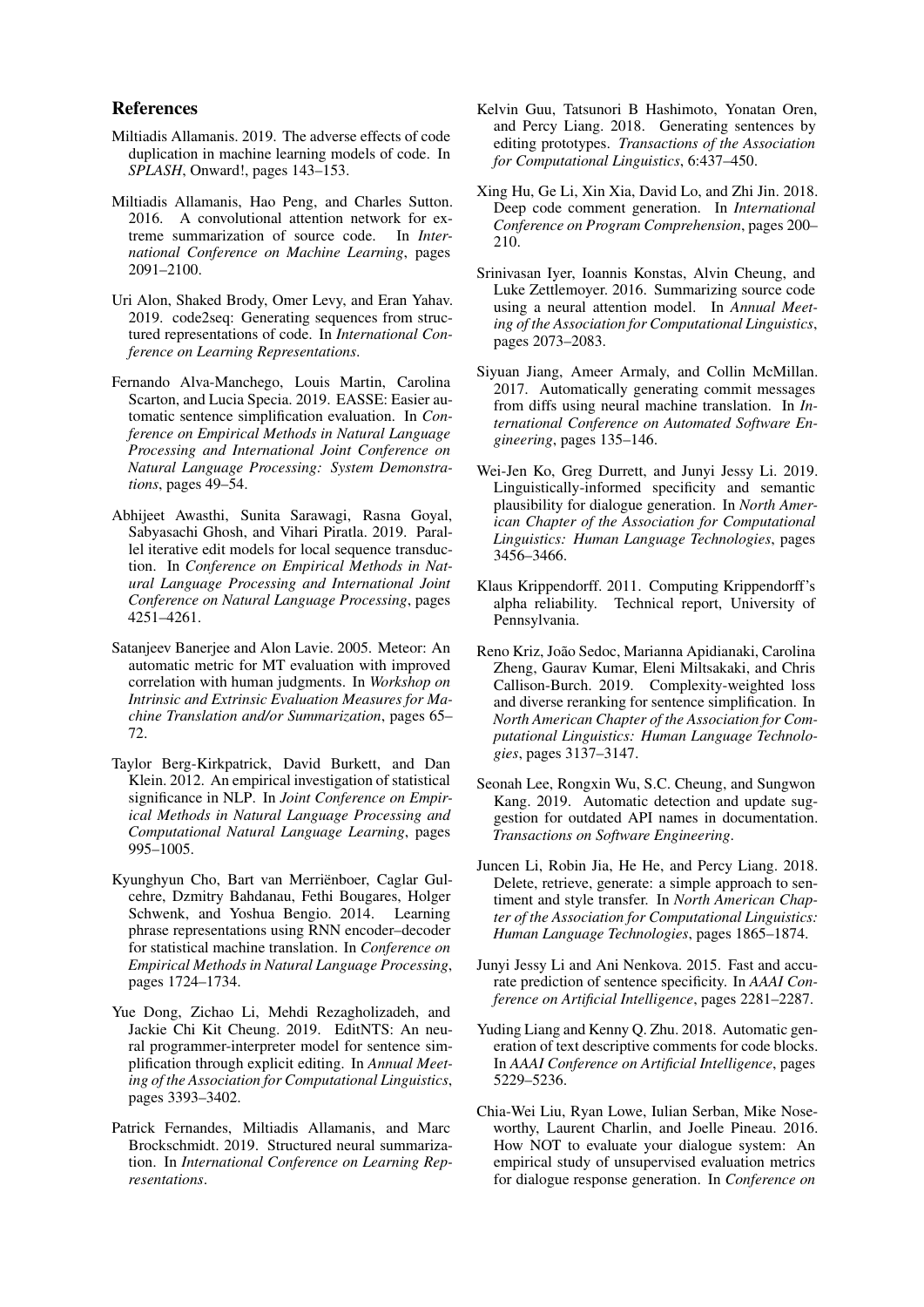*Empirical Methods in Natural Language Processing*, pages 2122–2132.

- <span id="page-10-6"></span>Pablo Loyola, Edison Marrese-Taylor, and Yutaka Matsuo. 2017. A neural architecture for generating natural language descriptions from source code changes. In *Annual Meeting of the Association for Computational Linguistics*, pages 287–292.
- <span id="page-10-4"></span>Thang Luong, Hieu Pham, and Christopher D. Manning. 2015. Effective approaches to attention-based neural machine translation. In *Conference on Empirical Methods in Natural Language Processing*, pages 1412–1421.
- <span id="page-10-11"></span>Dana Movshovitz-Attias and William W. Cohen. 2013. Natural language models for predicting programming comments. In *Annual Meeting of the Association for Computational Linguistics*, pages 35–40.
- <span id="page-10-14"></span>Courtney Napoles, Keisuke Sakaguchi, Matt Post, and Joel Tetreault. 2015. Ground truth for grammatical error correction metrics. In *Annual Meeting of the Association for Computational Linguistics and the International Joint Conference on Natural Language Processing*, pages 588–593.
- <span id="page-10-10"></span>Graham Neubig, Makoto Morishita, and Satoshi Nakamura. 2015. Neural reranking improves subjective quality of machine translation: NAIST at WAT2015. In *Workshop on Asian Translation*, pages 35–41.
- <span id="page-10-2"></span>Sheena Panthaplackel, Milos Gligoric, Raymond J. Mooney, and Junyi Jessy Li. 2020. Associating natural language comment and source code entities. In *AAAI Conference on Artificial Intelligence*.
- <span id="page-10-12"></span>Kishore Papineni, Salim Roukos, Todd Ward, and Wei-Jing Zhu. 2002. BLEU: a method for automatic evaluation of machine translation. In *Annual Meeting of the Association for Computational Linguistics*, pages 311–318.
- <span id="page-10-16"></span>Rebecca Passonneau. 2006. Measuring agreement on set-valued items (MASI) for semantic and pragmatic annotation. In *International Conference on Language Resources and Evaluation*.
- <span id="page-10-1"></span>Inderjot Kaur Ratol and Martin P. Robillard. 2017. Detecting fragile comments. *International Conference on Automated Software Engineering*, pages 112– 122.
- <span id="page-10-18"></span>Darsh J. Shah, Tal Schuster, and Regina Barzilay. 2020. Automatic fact-guided sentence modification. In *AAAI Conference on Artificial Intelligence*.
- <span id="page-10-9"></span>Richard Shin, Illia Polosukhin, and Dawn Song. 2018. Towards specification-directed program repair. In *International Conference on Learning Representations Workshop*.
- <span id="page-10-15"></span>Akhilesh Sudhakar, Bhargav Upadhyay, and Arjun Maheswaran. 2019. "Transforming" delete, retrieve, generate approach for controlled text style transfer. In *Conference on Empirical Methods in Natural Language Processing and the International Joint*

*Conference on Natural Language Processing*, pages 3267–3277.

- <span id="page-10-0"></span>Lin Tan, Ding Yuan, Gopal Krishna, and Yuanyuan Zhou. 2007. /\*iComment: Bugs or bad comments?\*/. In *Symposium on Operating Systems Principles*, pages 145–158.
- <span id="page-10-3"></span>Ashish Vaswani, Noam Shazeer, Niki Parmar, Jakob Uszkoreit, Llion Jones, Aidan N Gomez, Łukasz Kaiser, and Illia Polosukhin. 2017. Attention is all you need. In *Advances in Neural Information Processing Systems*, pages 5998–6008.
- <span id="page-10-5"></span>Oriol Vinyals, Meire Fortunato, and Navdeep Jaitly. 2015. Pointer networks. In *Advances in Neural Information Processing Systems*, pages 2692–2700.
- <span id="page-10-7"></span>Shengbin Xu, Yuan Yao, Feng Xu, Tianxiao Gu, Hanghang Tong, and Jian Lu. 2019. Commit message generation for source code changes. In *International Joint Conference on Artificial Intelligence*, pages 3975–3981.
- <span id="page-10-13"></span>Wei Xu, Courtney Napoles, Ellie Pavlick, Quanze Chen, and Chris Callison-Burch. 2016. Optimizing statistical machine translation for text simplification. *Transactions of the Association for Computational Linguistics*, 4:401–415.
- <span id="page-10-20"></span>Ziyu Yao, Daniel S. Weld, Wei-Peng Chen, and Huan Sun. 2018. StaQC: A systematically mined question-code dataset from Stack Overflow. In *International Conference on World Wide Web*, pages 1693–1703.
- <span id="page-10-19"></span>Pengcheng Yin, Bowen Deng, Edgar Chen, Bogdan Vasilescu, and Graham Neubig. 2018. Learning to mine aligned code and natural language pairs from Stack Overflow. In *International Conference on Mining Software Repositories*, pages 476–486.
- <span id="page-10-8"></span>Pengcheng Yin, Graham Neubig, Miltiadis Allamanis, Marc Brockschmidt, and Alexander L. Gaunt. 2019. Learning to represent edits. In *International Conference on Learning Representations*.
- <span id="page-10-17"></span>Juan Zhai, Xiangzhe Xu, Yu Shi, Guanhong Tao, Minxue Pan, Shiqing Ma, Lei Xu, Weifeng Zhang, Lin Tan, and Xiangyu Zhang. 2020. CPC: Automatically classifying and propagating natural language comments via program analysis. In *International Conference on Software Engineering*.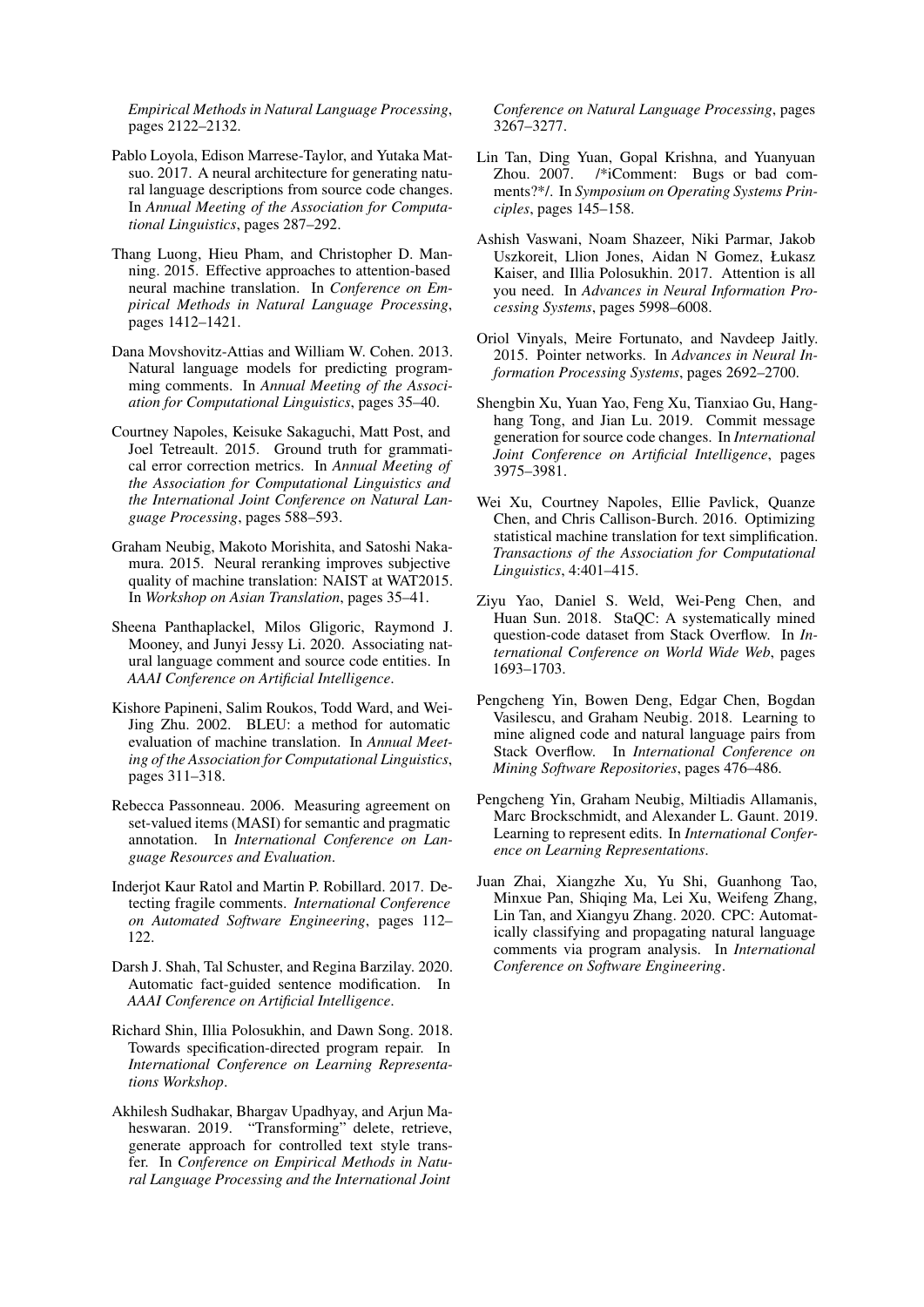<span id="page-11-1"></span>

|                            | <b>Train</b> | Valid   | <b>Test</b>         |
|----------------------------|--------------|---------|---------------------|
| Total actions              | 8,350        | 1,038   | 1,046               |
| Avg. # actions per example | 1.44         | 1.46    | 1.42                |
| Replace                    | 51.9%        | 49.7%   | 50.1%               |
| ReplaceKeepBefore          | 2.9%         | 2.6%    | 3.5%                |
| ReplaceKeepAfter           | 0.7%         | 0.3%    | 0.4%                |
| InsertKeepBefore           | 21.5%        | 24.1%   | $23.\overline{2\%}$ |
| InsertKeepAfter            | 4.2%         | 4.0%    | 3.3%                |
| Delete                     | $17.4\%$     | 18.0%   | 17.8%               |
| DeleteKeepBefore           | 1.3%         | 0.7%    | 1.1%                |
| DeleteKeepAfter            | $0.2\%$      | $0.5\%$ | 0.6%                |

Table 6: Total number of edit actions; average number of edit actions per example; percentage of total actions that is accounted by each edit action type.

# <span id="page-11-0"></span>A Modified Comment Edit Lexicon

We first transform insertions and ambiguous deletions into a structure that resembles Replace, characterized by InsertOld/InsertNew and DeleteOld/DeleteNew spans respectively. Next, we require the span of tokens attached to ReplaceOld, InsertOld, and DeleteOld to be unique across  $C_{old}$  so that we can uniquely identify the edit location. We enforce this by iteratively searching through unchanged tokens before and after the span, incorporating additional tokens into the span, until the span becomes unique. These added tokens are then included in both components of the action. For instance, if the last A is to be replaced with C in ABA, the ReplaceOld span would be BA and the ReplaceNew span would be BC. We also augment the edit types to differentiate between the various scenarios that may arise from this search procedure.

Replace actions for which this procedure is performed deviate from the typical nature of Replace in which there is no overlap between the spans attached to ReplaceOld and ReplaceNew. This is because the tokens that are added to make the ReplaceOld span unique will appear in both spans. These tokens, which are effectively kept between  $C_{old}$  and  $C_{new}$ , could appear before or after the edit location. We differentiate between these scenarios by augmenting the edit lexicon with new edit types. In addition to Replace, we have ReplaceKeepBefore and ReplaceKeepAfter to signify that the action entails retaining some content before or after, respectively. We include the same for the other types as well with InsertKeepBefore, InsertKeepAfter, DeleteKeepBefore, DeleteKeepAfter. Table [6](#page-11-1) shows statistics on how often each of these edit actions are used. We present more details about the actions in the sections that follow.

#### A.1 Replacements

**Replace** This action is defined as shown below:

```
<ReplaceOld>[span of old tokens]
<ReplaceNew>[span of new tokens]
<ReplaceEnd>
```
It prescribes that the tokens attached to ReplaceOld are deleted and the tokens attached to ReplaceNew are inserted in their place. There is almost never overlap between the span of tokens attached to ReplaceOld and ReplaceNew. Example: if B is to be replaced with C in  $C_{old}$ =AB to produce  $C_{\text{new}}$ =AC, the corresponding  $C_{\text{edit}}$  is:

> <ReplaceOld>B <ReplaceNew>C <ReplaceEnd>

Note that the span attached to ReplaceOld must be unique across  $C_{old}$  for this edit type to be used.

**ReplaceKeepBefore** This action is defined as shown below:

<ReplaceOldKeepBefore>[span of old tokens] <ReplaceNewKeepBefore>[span of new tokens] <ReplaceEnd>

Replace is transformed into this structure if the span attached to ReplaceOld is not unique. For example, suppose the first B is to be replaced with D in  $C_{old}$ =ABCB to produce  $C_{new}$ =ADCB. If Cedit consists of a ReplaceOld span carrying just B, it is not obvious whether the first or last B should be replaced. To address this, we introduce a new edit type, ReplaceKeepBefore, which forms a unique span by searching before the edit location. It prescribes that the tokens attached to ReplaceOldKeepBefore are deleted and the tokens attached to ReplaceNewKeepBefore are inserted in their place. Unlike Replace, there will be some overlap at the beginning of the spans attached to ReplaceOldKeepBefore and ReplaceNewKeepBefore. Therefore, to represent editing  $C_{old}$ =ABCB to produce  $C_{new}$ =ADCB,  $C_{edit}$ is:

```
<ReplaceOldKeepBefore> AB
<ReplaceNewKeepBefore> AD
<ReplaceEnd>
```
The span attached to ReplaceOldKeepBefore is unique, making it clear that the first  $\overline{B}$  is to be replaced with D. It also indicates that we are effectively keeping A, which appears before the edit location.

**ReplaceKeepAfter** This action is defined as shown below:

<sup>&</sup>lt;ReplaceOldKeepAfter>[span of old tokens] <ReplaceNewKeepAfter>[span of new tokens] <ReplaceEnd>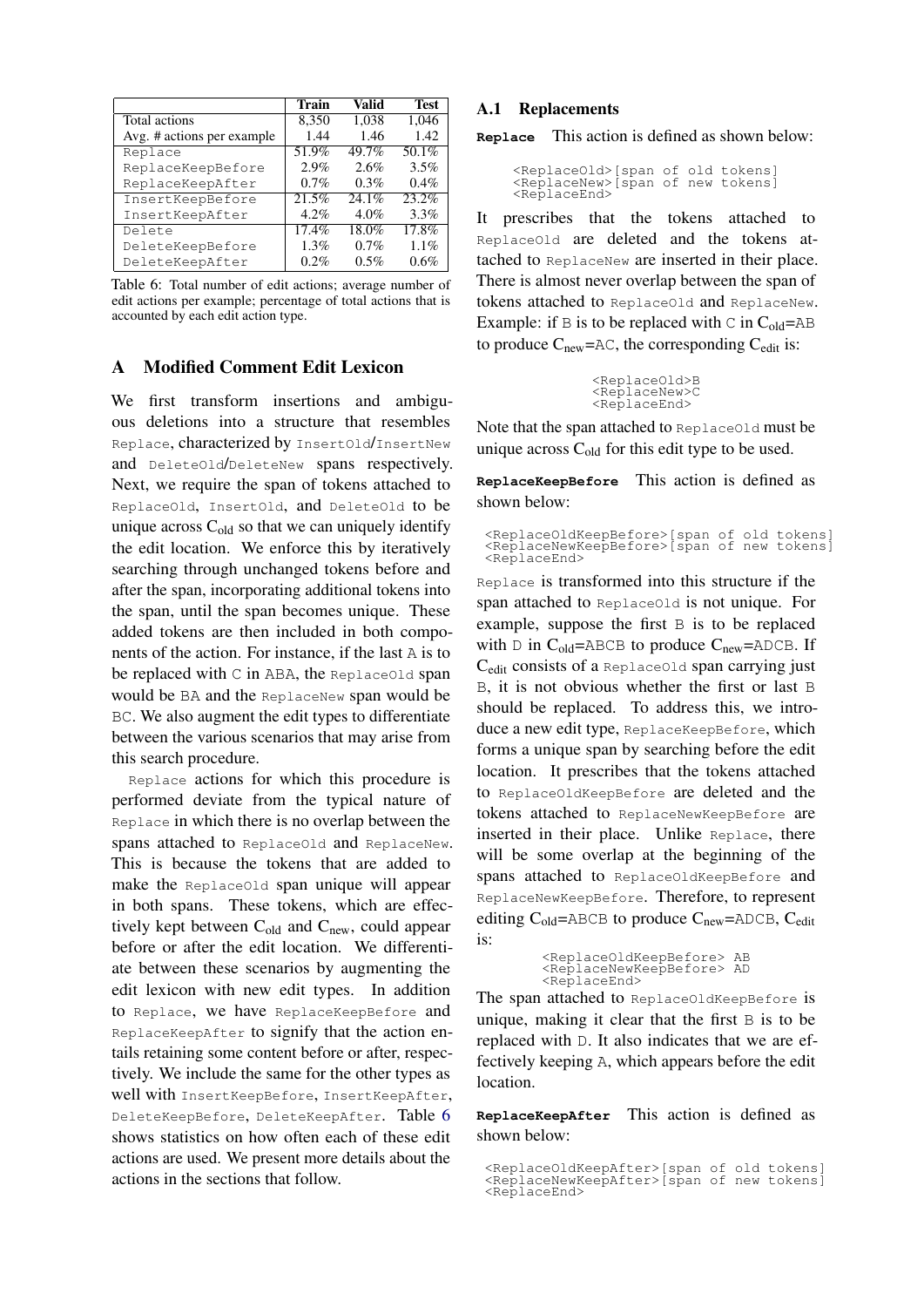Replace is transformed into this structure if the span attached to ReplaceOld is not unique and ReplaceKeepBefore cannot be used because we are unable to find a unique sequence of unchanged tokens before the edit location. For example, suppose the first B is to be replaced with  $D$  in  $C_{old}$ =ABCAB to produce  $C_{new}$ =ADCAB. Searching before the edit location, we find only AB, which is not unique across  $C_{old}$ , and so it would still not be clear which B is to be edited. To address this, we introduce a new edit type, ReplaceKeepAfter, which forms a unique span by searching *after* the edit location. It prescribes that the tokens attached to ReplaceOldKeepAfter are deleted and the tokens attached to ReplaceNewKeepAfter are inserted in their place. Unlike Replace and ReplaceKeepBefore, there will be some overlap at the end of the spans attached to ReplaceOldKeepAfter and ReplaceNewKeepAfter. Therefore, to represent editing  $C_{old}$ =ABCAB to produce  $C_{new}$ =ADCAB, Cedit is:

```
<ReplaceOldKeepAfter> BC
<ReplaceNewKeepAfter> DC
<ReplaceEnd>
```
The span attached to ReplaceOldKeepAfter is unique, making it clear that the first B is to be replaced with D. It also indicates that we are effectively keeping C, which appears after the edit location.

# A.2 Insertions

We disregard basic Insert actions since it is always ambiguous where an insertion should occur without an anchor point. Following what is done for ambiguous Replace actions, we introduce InsertKeepBefore and InsertKeepAfter.

**InsertKeepBefore** This action is defined as shown below:

<InsertOldKeepBefore>[span of old tokens] <InsertNewKeepBefore>[span of new tokens] <InsertEnd>

In this representation, the span of tokens attached to InsertOldKeepBefore must be unique and serve as the anchor point for where the new tokens should be inserted. We do this by searching before the edit location. The structure is identical to that of ReplaceKeepBefore in that the tokens attached to InsertOldKeepBefore are replaced with the tokens in InsertNewKeepBefore and that there is some overlap at the beginning of the two spans. As an example, suppose C is to be inserted at the end of  $C_{old}$ =AB to form  $C_{new}$ =ABC. Then the corresponding  $C_{\text{edit}}$  is as follows:

```
<InsertKeepBefore> B
<InsertNewKeepBefore> BC
<InserteEnd>
```
This states that we are effectively inserting C and keeping B, which appears before the edit location.

**InsertKeepAfter** This action is defined as shown below:

```
<InsertOldKeepAfter>[span of old tokens]
<InsertNewKeepAfter>[span of new tokens]
<InsertEnd>
```
We rely on this when we are unable to use InsertKeepBefore because we cannot find a unique span of tokens to identify the anchor point, by searching before the edit location. For instance, suppose C is to be inserted at the beginning of  $C_{old}$ =AB to form  $C_{new}$ =CAB. There are no tokens that appear before the insert point, so we instead choose to search *after*. The structure is identical to that of ReplaceKeepAfter in that the tokens attached to InsertOldKeepAfter are replaced with the tokens in InsertNewKeepAfter and that there is some overlap at the end of the two spans. The corresponding Cedit from our example is as follows:

```
<InsertKeepAfter> A
<InsertNewKeepAfter> CA
<InserteEnd>
```
This states that we are effectively inserting C and keeping A, which appears after the edit location.

#### A.3 Deletions

**Delete** This action is defined as shown below:

<Delete>[span of old tokens]<DeleteEnd>

It prescribes that the tokens that appear in the Delete span are removed from  $C_{old}$ . Example: if B is to be deleted from  $C_{old}$ =AB to produce  $C_{new}$ =A, the corresponding  $C_{\text{edit}}$  is:

<Delete>B<DeleteEnd>

Note that the Delete span must be unique across C<sub>old</sub> for this edit type to be used.

**DeleteKeepBefore** This action is defined as shown below:

<sup>&</sup>lt;DeleteOldKeepBefore>[span of old tokens] <DeleteNewKeepBefore>[span of new tokens] <DeleteEnd>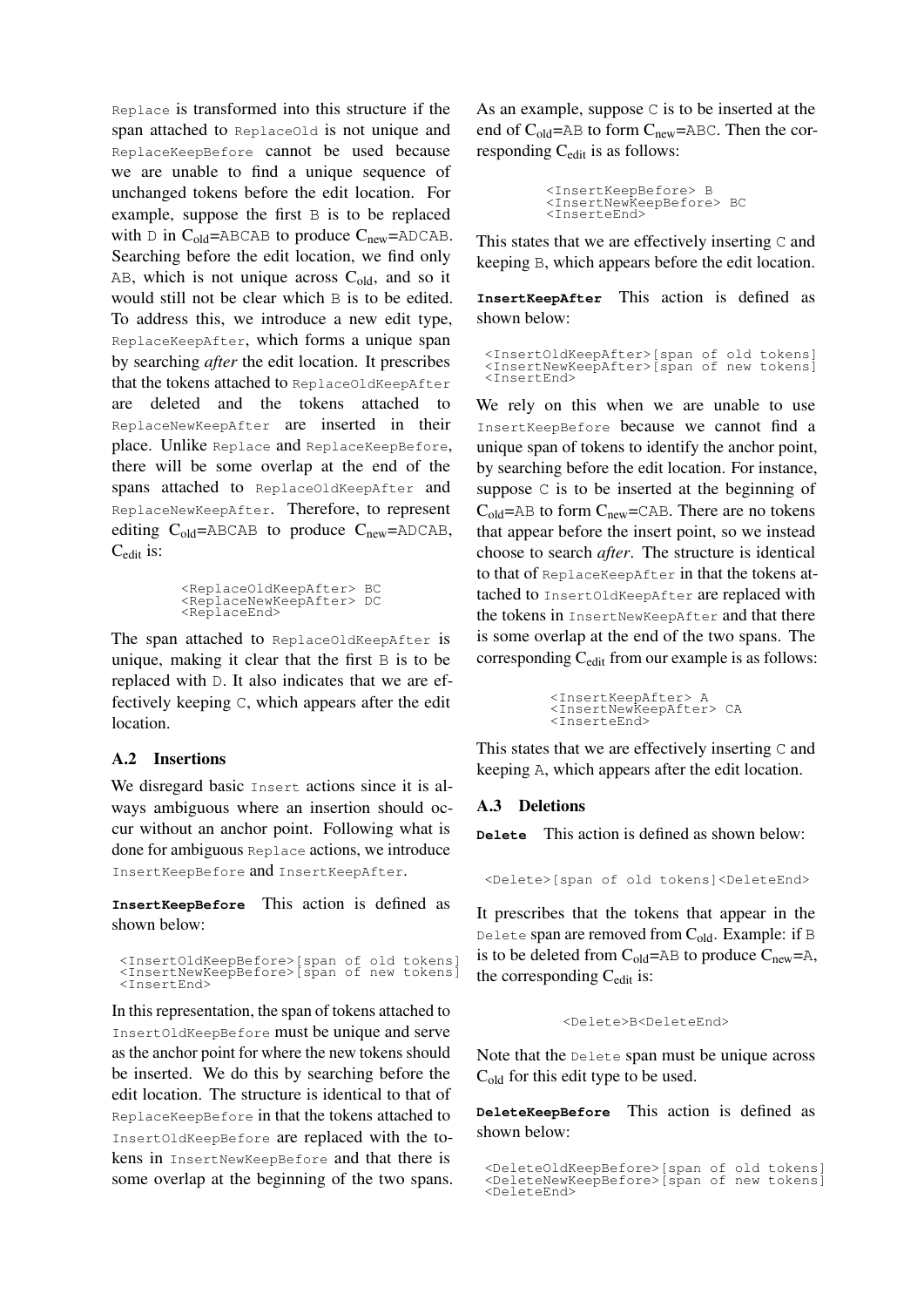Delete is transformed into this structure if the Delete span is not unique. For example, suppose the first B is to be deleted from  $C_{old}$ =ABCB to produce  $C_{new}$ =ACB. From just Cedit=<Delete>B<DeleteEnd>, it is unclear which B is to be deleted. To address this, we introduce a new edit type, DeleteKeepBefore, which forms a unique span by searching before the edit location. The structure is identical to that of ReplaceKeepBefore in that the tokens attached to DeleteOldKeepBefore are replaced with the tokens in DeleteNewKeepBefore and that there is some overlap at the beginning of the two spans. For the example under consideration, the corresponding C<sub>edit</sub> is given below:

```
<DeleteOldKeepBefore> AB
<DeleteNewKeepBefore> A
<DeleteEnd>
```
The span attached to DeleteOldKeepBefore is unique, making it clear that the first B is to be deleted. It also indicates that we are effectively keeping A, which appears before the edit location.

**DeleteKeepAfter** This action is defined as shown below:

<DeleteOldKeepAfter>[span of old tokens] <DeleteNewKeepAfter>[span of new tokens] <DeleteEnd>

Delete is transformed into this structure if the Delete span is not unique and DeleteKeepBefore cannot be used because we are unable to find a unique sequence of unchanged tokens before the edit location. For example, suppose the first  $B$  is to be deleted from  $C_{old}$ =ABCAB to produce Cnew=ACAB. Searching before the edit location, we find only  $AB$ , which is not unique across  $C_{old}$ , and so it would still not be clear which B is to be deleted. To address this, we introduce a new edit type, DeleteKeepAfter, which forms a unique span by searching *after* the edit location. The structure is identical to that of ReplaceKeepAfter in that the tokens attached to DeleteOldKeepAfter are replaced with the tokens in DeleteNewKeepAfter and that there is some overlap at the end of the two spans. For the example under consideration, C<sub>edit</sub> is given below:

```
<DeleteOldKeepAfter> BC
<DeleteNewKeepAfter> C
<DeleteEnd>
```
The span attached to DeleteOldKeepAfter is unique, making it clear that the first B is to be deleted. It also indicates that we are effectively keeping C, which appears after the edit location.

## <span id="page-13-0"></span>B Data Filtering

As done in [Panthaplackel et al.](#page-10-2) [\(2020\)](#page-10-2), we apply heuristics to reduce the number of cases in which the code and comment changes are unrelated. First, because we focus on @return comments that pertain to the return values of a given method, we discard any example in which the code change does not entail either a change to the return type or at least one return statement. Then, to identify the correct mapping of two versions of a method among other changes in a commit, we focus on the code changes that preserve the method names. It may happen sometimes that developers change the method name as well as code and comment in one commit, but we leave it as future work to improve this filtering heuristic. Next, we attempt to remove examples in which the comment change appears to be purely stylistic (e.g. spelling corrections, reformatting, and rephrasing). Furthermore, prior work [\(Allamanis,](#page-9-21) [2019\)](#page-9-21) has shown that duplication can adversely affect evaluation of machine learning models for code and language tasks. For this reason, we remove duplicates from our corpus.

Despite having mined commit histories for thousands of projects, upon filtering, we are left with a total of 7,239 examples belonging to 1,081 different projects. This demonstrates the challenge of collecting large datasets with relatively low levels of noise in this domain. Although online code resources like GitHub and StackOverflow host large quantities of data that can be exploited for transduction tasks between source code and natural language, prior work has shown that much of this data is unusable without cleaning [\(Yin et al.,](#page-10-19) [2018\)](#page-10-19).

Some have used rule-based techniques to do data cleaning [\(Allamanis et al.,](#page-9-11) [2016;](#page-9-11) [Hu et al.,](#page-9-0) [2018;](#page-9-0) [Fernandes et al.,](#page-9-2) [2019\)](#page-9-2), and others train classifiers on hand-labeled examples that can be applied to a much larger pool of examples in order to differentiate between clean and noisy examples [\(Iyer](#page-9-13) [et al.,](#page-9-13) [2016;](#page-9-13) [Yao et al.,](#page-10-20) [2018;](#page-10-20) [Yin et al.,](#page-10-19) [2018\)](#page-10-19). Most of these approaches focus on code summarization or comment generation which only require single code-NL pairs for training and evaluation as the task entails generating a natural language summary of a given code snippet. On the contrary, our proposed task requires two code-NL pairs that are assumed to hold specific parallel relationships with one another. Namely, the relationship between  $C<sub>new</sub>$  and  $M<sub>new</sub>$  is expected to be similar to that of  $C_{old}$  and  $M_{old}$ . The relationship between  $C_{new}$  and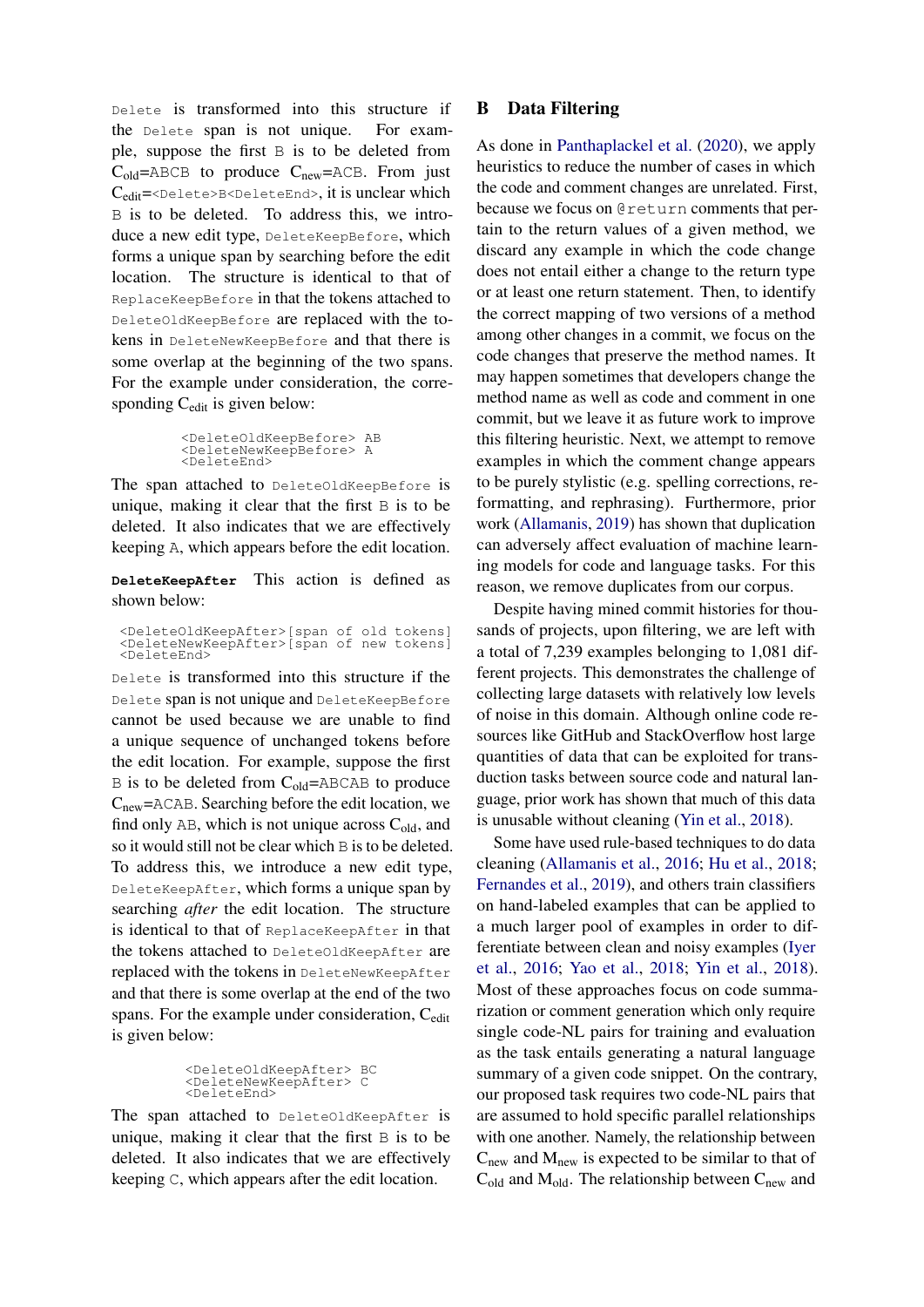Cold is expected to correlate with the relationship between  $M_{\text{new}}$  and  $M_{\text{old}}$ . Not only does having four moving parts in one example magnify noise, but the need to hold these relationships makes data cleaning particularly difficult. We leave building classifiers for aiding this process as future work.

# <span id="page-14-0"></span>C Sample Output

In Table [7,](#page-15-0) we show predictions for various examples in the test set.